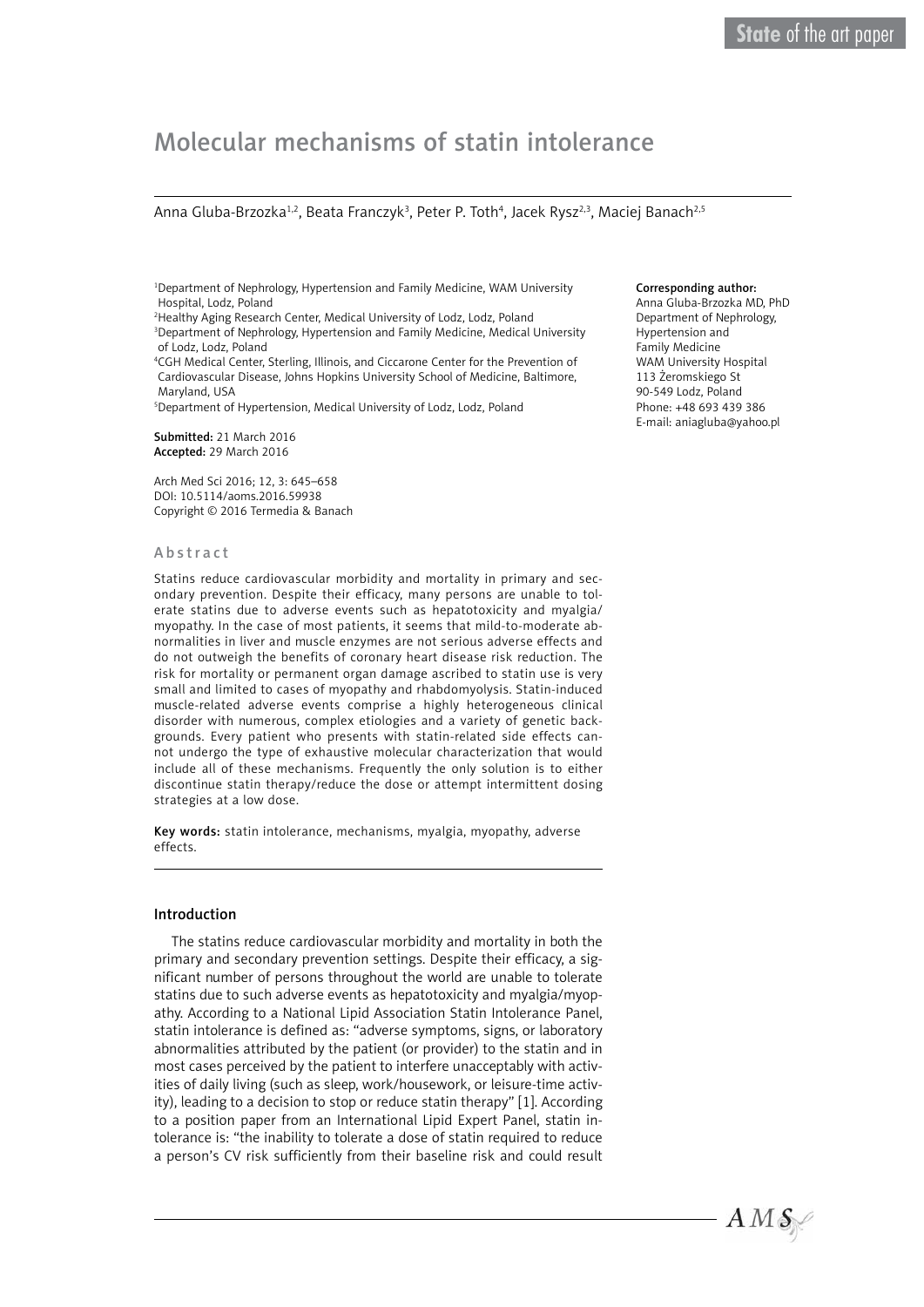from different statin related side effects including: muscle symptoms, headache, sleep disorders, dyspepsia, nausea, rash, alopecia, erectile dysfunction, gynecomastia, and/or arthritis" [2, 3].

In the case of most patients it seems that mild-to-moderate abnormalities in liver and muscle enzymes, as well as diabetes risk, are not serious adverse effects and these potential risks of laboratory abnormalities do not outweigh the benefits of proven coronary heart disease risk reduction [1]. The risk of mortality or permanent organ damage ascribed to adverse effects of statins is very small and is limited mainly to cases of myopathy and rhabdomyolysis.

## Symptoms of statin intolerance

Statin-related myopathy is diagnosed when the following criteria are met: (a) muscle symptoms appeared during statin therapy, (b) these symptoms normalized when patients received placebo, (c) muscle toxicity occurred again after re-exposure to the statin, (d) adverse effects were confirmed in pathologic and biochemical tests, and finally (e) pathologic abnormalities reversed after the discontinuation of statin therapy [4, 5]. However, the persistence or worsening of muscle symptoms after cessation of the statin has occasionally been reported [6, 7]. Among the most frequent symptoms of statin intolerance is myalgia unaccompanied by significant creatine kinase (CK) elevations and myositis (CK  $> 10$  times above the upper limit of normal (ULN)) or rhabdomyolysis (CK level > 10,000 IU/l or accompanied by substantial elevation in serum creatinine level) [8]. A study by Schalke *et al.* [9] demonstrated that statins may also induce inflammatory myopathies (i.e. polymyositis and dermatomyositis) characterized by significant elevations of CK levels, a myopathic pattern on the electromyogram, and inflammatory infiltrates evident on muscle biopsy. However, such cases are rare, and they can be reversed by the discontinuation of statin therapy and immunosuppressive therapy (e.g., glucocorticoids) [9]. Necrotizing myopathy observed in muscle biopsies without significant inflammation occurs rarely. In these patients elevated CK levels and proximal muscle weakness were seen and autoimmune activation with myocellular injury was suggested [10, 11].

According to estimates, 3% to 20% of statin users experience statin-associated side-effects [12]. The frequency of myopathy in randomized controlled trials is estimated to be about 1.5–5.0% [13]. However, this value is an underestimate because patients with baseline myalgia or a history of myopathy are excluded from randomization. In the Prediction of Muscular Risk in Observational Conditions (PRIMO) study [14] the frequency of muscle symptoms in outpatients receiving high-dosage statin was reported to be about 10.5% but varied by statin, with fluvastatin having the lowest frequency and simvastatin having the highest frequency of myalgia. According to a review of 21 clinical trials, the occurrence of statin-associated symptoms such as muscle pain, myopathy, and rhabdomyolysis is estimated to be 190, 5 and 1.6 per 100,000 patient years, respectively [15, 16]. The National Health and Nutrition Examination Survey revealed that the unadjusted prevalence of musculoskeletal pain in adults aged ≥ 40 years was significantly higher for statin users in comparison to those not treated with statins (23% vs. 18%;  $p = 0.02$ ). Apart from the aforementioned side effects of statins, in some cases hepatotoxicity, peripheral neuropathy, cognitive decline, tendinitis, arthritis, diabetes, insomnia, arthralgia and cataract may also appear [17]. Statin use might also be associated with an increased risk of sleep disturbances, e.g. insomnia [18]. Besides muscle symptoms, statin-intolerant patients experience other side effects including hair loss, gastroenterological disorders, joint pains, peripheral neuropathy, pseudo-lupus syndrome, sexual function problems and weight change [19–21]. According to the PRIMO study, the strongest independent risk factors for muscle symptoms are the following: a history of myopathy associated with another lipid-lowering therapy  $(OD = 10.12)$ . a history of unexplained cramps  $(OD = 4.14)$ , a history of CK elevation (OD = 2.04), a family history of muscle symptoms (OD = 1.93), myalgia during the treatment with lipid-lowering therapy  $(OD =$ 1.89), and untreated hypothyroidism  $(OD = 1.71)$ [8, 14]. Of interest, the use of antidepressants was associated with a considerably lower frequency of muscle symptoms  $(OD = 0.51)$  [8, 14]. Mancini *et al.* [17] considered female gender to be a myopathy risk factor. Other risk factors associated with myalgia and myopathy include advanced age (> 80), alcoholism, low body mass index, low muscle mass and frailty, untreated hypothyroidism, parathyroid dysfunction, consumption of large quantities of grapefruit juice (in patients taking statins with dependence on cytochrome P450 3A4 metabolism), major surgery (perioperative period), multisystem diseases (mainly related to the liver and/or kidney), and excessive physical activity [17]. Among the most important etiologies of statin adverse events are drug interactions [22]. Muscle symptoms usually appear within weeks to months but may occur at any time during therapy.

Statin therapy is sometimes associated with asymptomatic elevation of aspartate aminotransferase (AST) and alanine aminotransferase (ALT), or 'transaminitis' [23, 24]. The frequency of hepatic biochemical abnormalities during statin therapy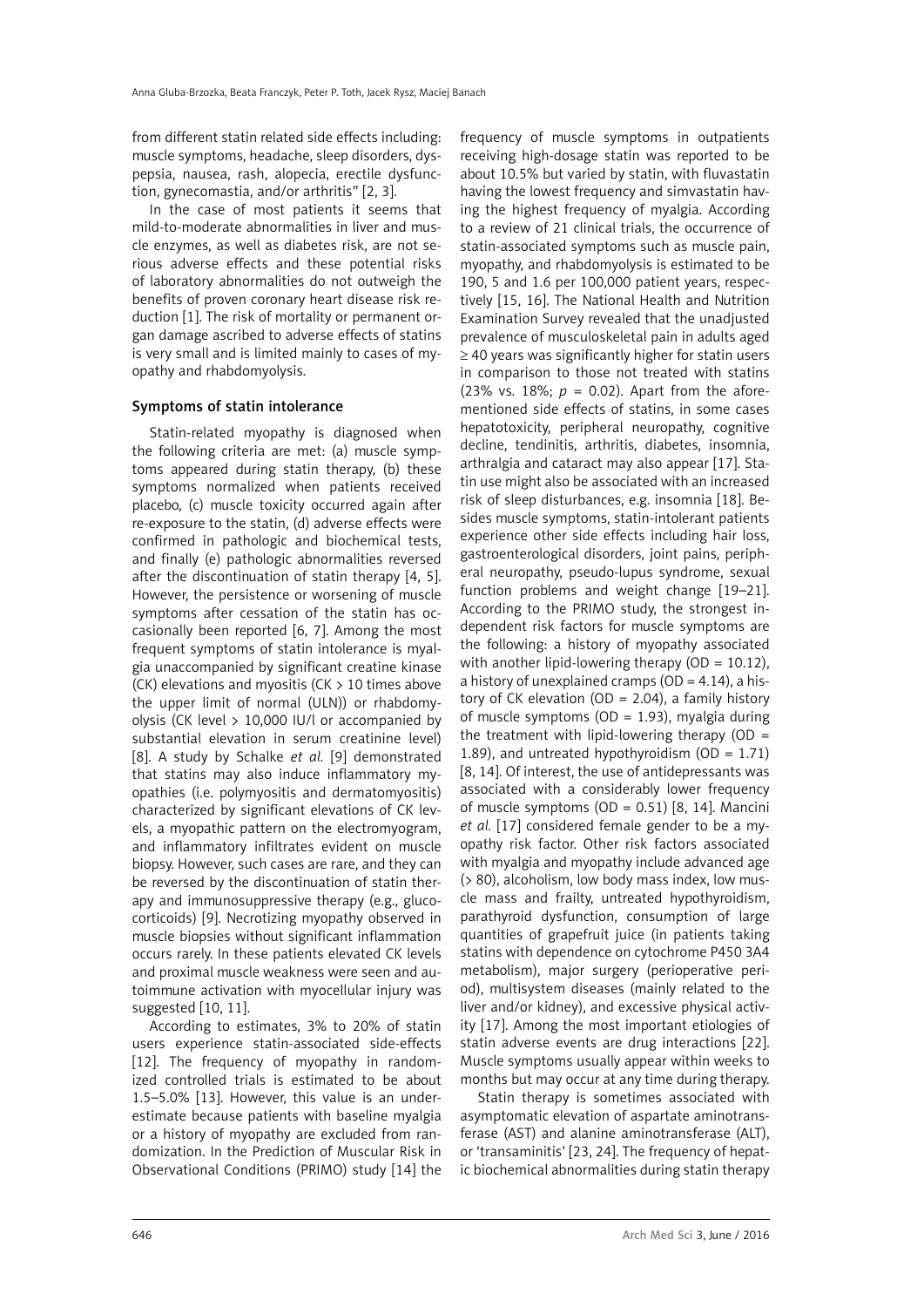is estimated to be 1–3%, and they appear on average 4 weeks (range 1 to 8 weeks) after the initiation of treatment [25, 26]. AST and ALT elevations seem to be dose-related and usually transient.

A meta-analysis performed by Davidson *et al*. [27] demonstrated that treatment with atorvastatin (80 mg/day) and simvastatin (80 mg/day) is associated with a persistent elevation of ALT (> 3 times ULN) up to 5-fold in comparison with atorvastatin 10 mg and simvastatin 20–40 mg (0.2% vs. 1.0%). The mechanism of hepatocellular injury is unclear. The results of animal studies have suggested that the reduction of mevalonate or one of its sterol metabolites related to the inhibition of 3-hydroxyl, 3-methyl-glutaryl-CoA reductase (HMG-CoA), may be associated with elevation of liver enzymes [28]. Also, asymptomatic elevation in ALT without other signs of ongoing liver disease or injury including a lack of histopathological changes may appear in the course of statin therapy [29]. The underlying mechanism remains unclear, but it has been suggested that transaminitis may result from changes in lipid components of hepatocyte membrane, leading to an increase in its permeability and in consequence to the "leakage" of liver enzymes without hepatotoxic consequences [30]. Moreover, it was suggested that the degree of lipophilicity of the statins may influence the occurrence of aminotransferase elevations. According to Dale *et al.* [31], less lipophilic statins such as rosuvastatin, pravastatin, atorvastatin, and fluvastatin raise the relative risk of aminotransferase elevation in comparison to more lipophilic ones including lovastatin, simvastatin, and cerivastatin; this is in contrast to CK elevation, which is more frequent in cases of less lipophilic statins [32]. More work in this area needs to be done to better define the role of lipophilicity/ hydrophilicity in determining the risk of adverse events with statins.

# Mechanisms of statin intolerance

Although precise mechanisms of statin myopathy are under active investigation, there are several hypotheses concerning this issue. Side-effects of statins may be aggravated by concomitant use of medications increasing statin concentrations (e.g. reducing statin metabolism) [33]. Polymorphisms in the following genes correlate with increased risk of myopathy: solute carrier organic anion transporter family member 1B1 (SLCO1B1), cytochrome P450 isoenzymes, coenzyme Q, carnitine palmitoyl transferase 2, ATP-binding cassette sub-family B (MDR/TAP) member 1 (ABCB1) and ATP-binding cassette subfamily G member 2 (ABCG2) [8]. Statin intolerance can be ascribed to two types of mechanisms: increased bioavailability (including defects in myocyte duplication,

autoimmune reaction – anti-HMG-CoA reductase antibodies, vitamin D insufficiency, and myocyte membrane instability and disruption) and genetic predisposition (mitochondrial dysfunction, decrease in mevalonate pathways products: ubiquitin – coenzyme  $Q_{10}$ , alteration in gene expression  $-$  apoptosis and protein degradation) [34]. The following etiologies may be associated with the development of statin myopathy: reduced production of ubiquinone or coenzyme  $Q_{10}$  [35], failure to replace damaged muscle protein via the ubiquitin pathway [36], reduced sarcolemmal or sarcoplasmic reticular cholesterol [10, 37, 38], increased uptake of cholesterol or phytosterols [39, 40], diminished production of prenylated proteins [10, 37], disruption of calcium metabolism in the skeletal muscle [41], alterations of fat metabolism [42] and inhibition of selenoprotein synthesis [41, 43, 44]. Moreover, the induction of skeletal muscle fiber apoptosis, mitochondrial dysfunction, and terpenoid depletion may mediate statin-associated myopathy [45]. The analysis of gene expression (GeneChips, Affymetrix) in biopsies of both human vastus lateralis muscles performed 8 h after eccentric exercise and after statin/placebo treatment revealed the involvement of the ubiquitin proteasome pathway (UPP) in skeletal muscle in response to combined exercise and statin treatment [36]. This study demonstrated transcriptional activation of FBXO3 and other members of the UPP in the response to statins plus exercise, but not to statins or exercise alone. Statin- and exercise-associated upregulation of FBXO3 probably affects the balance between protein degradation and repair. Statins may also alter the response of muscle to exercise stress by altering UPP actions, protein folding and catabolism [36]. Urso *et al.* [36] suggested that statin-induced instability of skeletal muscle cell membranes may be associated with reduced membrane integrity in response to a bout of eccentric exercise and the activation of proteolytic cascades in muscle, which may explain the increase in the number of genes involved in protein catabolism. Another study, which combined complementary *in vitro*, animal, and human experiments, provided evidence that statins induce muscle damage by the stimulation of muscle-specific E3 ubiquitin ligase atrogin-1 [46]. The regulation of atrophy-related genes including atrogin-1 promotes enhanced muscle protein degradation by the ubiquitin proteasome pathway. This study demonstrated that statin therapy resulted in increased atrogin-1 expression and increased protein breakdown in lovastatin-treated muscle cells. Moreover, experiments by Siddals *et al.* [47] revealed the suppression of IGF-1 signaling following statin treatment. The role of atrogin-1 in statin muscle toxicity remains unclear. Tintgnac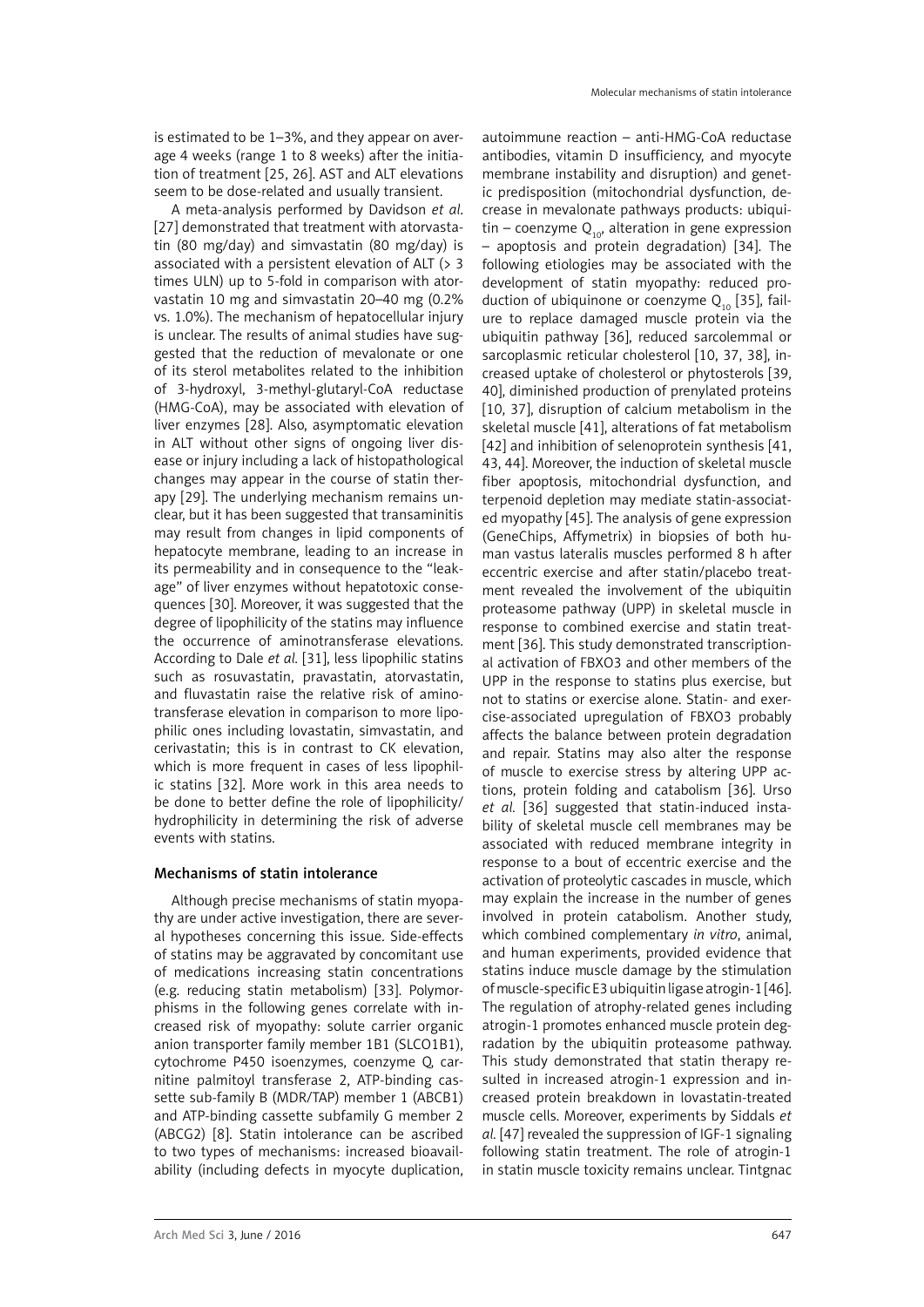*et al.* [48] suggested that MyoD (a transcriptional activator critical for muscle development) might be an atrogin-1 target. It is also not known whether adverse effects of statins are associated with HMG-CoA reductase inhibition. However, the fact that myopathy is induced by structurally different statins may suggest that toxicity is the result of inhibition of this enzyme. Results of animal studies on fish with knockdown of the HMG-CoA reductase gene demonstrated a muscle phenotype closely resembling that seen after statin treatment. This observation confirms that statin-induced muscle toxicity can be a result of HMG-CoA reductase inhibition [46].

#### Vitamin D deficiency

Vitamin D deficiency is associated with myalgia similar to that induced by statin therapy. As reported by Lee *et al.* [49], nearly 73% of patients with statin-induced myalgia were vitamin D insufficient (25-OH  $D < 60$  nmol/l), while the rest of them were severely deficient (25-OH D < 30 nmol/l). Cessation of statin treatment accompanied by vitamin D replacement resulted in full or significant resolution of myalgia in all patients over approximately 3 months. This was not, however, a prospective, randomized, controlled study and must be interpreted with caution. High serum levels of 25-OH D may be protective against statin-induced myalgia, since statin rechallenge in patients with higher post-treatment levels (> 80 nmol/l) was associated with lower risk of symptom re-occurrence. In a study by Ahmed *et al.* [50], statin-treated patients with myalgia had lower serum vitamin D levels in comparison to asymptomatic patients  $(28.6 \pm 13.2 \text{ vs. } 34.2 \pm 13.8 \text{ ns})$ ml,  $p \lt 0.0001$ ). The supplementation of vitamin D (ergocalciferol 50,000 units/week for 12 weeks) in vitamin D deficient, myalgic patients resulted in the increase of serum vitamin D from 20.4 ±7.3 to 48.2 ±17.9 ng/ml (*p* < 0.0001) as well as the resolution of myalgia in 92% of them [50]. A meta-analysis involving 2420 statin-treated patients from 7 studies provided evidence of an association between plasma vitamin D levels and statin-associated myalgia [51]. In this meta-analysis significantly lower levels of vitamin D were found in patients with statin-associated myalgia in comparison to asymptomatic patients.

On the basis of these results, it has been hypothesized that it would be reasonable to screen patients with statin-induced myalgia and those who begin statin therapy for vitamin D insufficiency [49] and to begin vitamin D supplementation in doses of 400–2000 IU in those with low vitamin D levels (< 32 ng/ml) [52]. However, a large *post hoc* analysis of the Treating to New Targets trial [53], in which the incidence of myalgia was compared between

patients with vitamin D deficiency (< 30 ng/ml) and those with normal levels, failed to find any relationship (HR = 0.89, 95% CI: 0.62–1.27; *p* = 0.51).

It is a matter of debate whether vitamin D insufficiency potentiates statin-induced myalgia or statins contribute to vitamin D deficiency. The latter seems to be less likely due to the fact that atorvastatin therapy was shown to increase serum 25-OH D concentrations [54, 55]. Although the mechanism of this association is not known, it has been hypothesized that vitamin D deficiency may reduce nuclear vitamin D receptor linked gene transcription and concomitant synthesis of proteins required for the repair of the T-tubular system as well as for the prevention of subsarcolemmal rupture [31, 35, 52, 56]. Statins such as atorvastatin and simvastatin are metabolized by CYP3A4, having 25-hydroxylase activity [57]. It has been suggested that vitamin D deficiency may be associated with 'preferential shunting' of CYP3A4 for vitamin D hydroxylation, which in consequence results in reduced CYP3A4 availability for statin metabolism and further in statin-induced toxicity [52]. However, further studies are necessary to reveal the exact mechanism of the relationship between vitamin D deficiency and statin-induced myalgia. A placebo-controlled, double-blind study is required to establish whether vitamin D supplementation lowers the risk for statin-associated myalgia and whether its normalization in vitamin D deficient, statin-intolerant patients would facilitate re-introduction of statins without the subsequent risk of myositis-myalgia events.

# Coenzyme  $Q_{10}$

Numerous studies have demonstrated that statins, including lovastatin [58, 59], simvastatin [60, 61] and pravastatin sodium [59, 60], decrease  $CoQ<sub>10</sub>$  levels in blood. Atorvastatin treatment was shown to be associated with a rapid and substantial decrease of plasma  $CoQ_{10}$  concentrations after 14 days of therapy initiation, and this tendency was even more pronounced after 30 days of therapy [62]. Also, in a double-blind placebo-controlled study including patients treated with either 20 mg/ day of pravastatin or 20 mg/day of simvastatin for one month, a significant reduction in Co $Q_{10}$  concentration in blood was observed (50% and 54%, respectively) [60]. Gradual decrease of blood  $CoQ<sub>10</sub>$ level associated with pravastatin sodium (20, 40, and 80 mg/day) and lovastatin (10, 20, and 40 mg/day) reaching 80% of the baseline value in the case of pravastatin and 71% of the baseline value in the case of lovastatin was demonstrated in hypercholesterolemic patients [59]. Laaksonen *et al.* [61] also demonstrated decreased levels of muscle Co $Q_{10}$  in healthy volunteers treated with 20 mg/day of simvastatin for 4 weeks. In a place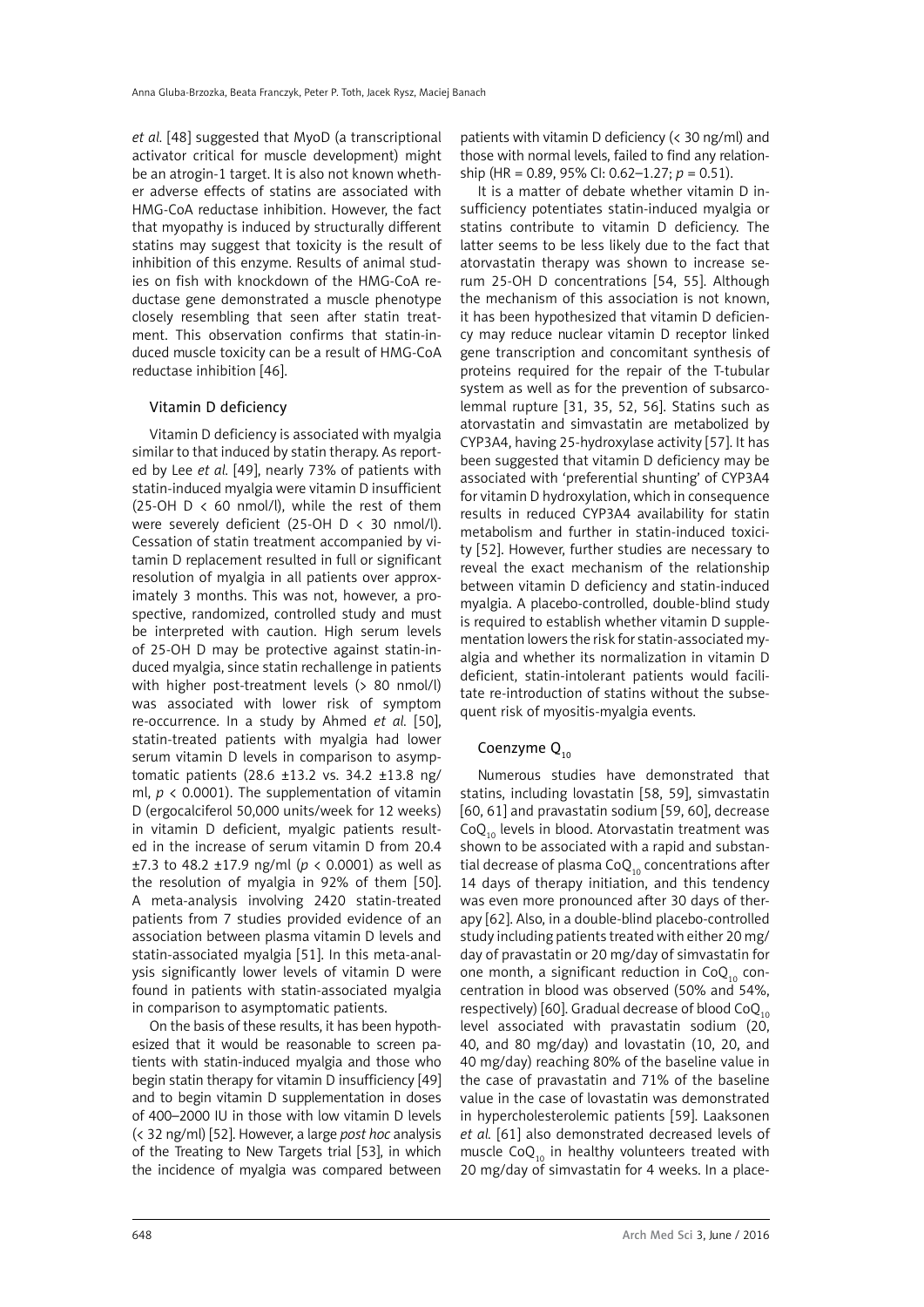bo-controlled trial Co $Q_{10}$  supplementation had no effect on the prevalence and severity of myalgia, time to onset of pain, muscle strength, or aerobic performance, despite increased serum concentrations of  $CoQ_{10}$  in the treatment group [63]. Finally, a meta-analysis of 6 randomized clinical trials including 450 participants assessing the effect of statins on plasma  $CoQ_{10}$  concentrations demonstrated a significant reduction in plasma  $CoQ<sub>10</sub>$ concentrations following statin treatment, which was independent of statin formulations, duration or dose [64].

The drop in serum  $CoQ_{10}$  levels during statin therapy may be due to its lipid solubility and transport in low-density lipoproteins [35, 65]. Moreover, insufficient dietary Co $Q_{10}$  [66], inhibition of Co $Q_{10}$  biosynthesis [67] and excessive consumption of CoQ<sub>10</sub> [68] have been demonstrated to be responsible for the depletion of serum levels following statin therapy [64]. According to studies, statin-induced depletion of  $CoQ_{10}$  may be associated with defective activity of cell division and apoptosis [69], enhanced production of free radicals and subsequent damage of mitochondrial DNA [70], reduced mitochondrial oxidative phosphorylation capacity resulting in mitochondrial dysfunction [71], and the dysfunction or injury of skeletal muscle [72]. Bouitbir *et al.* [73] observed that in skeletal muscle of patients with statin-induced myopathy, statins induced high oxidative stress, responsible for transcriptional deactivation of mitochondrial biogenesis as well as mitochondrial dysfunctions. Also Sirvent *et al.* [74] revealed simvastatin-induced mitochondrial impairment resulting from inhibition of the respiratory chain complex I in human skeletal muscle. Coenzyme  $Q_{10}$  (Co $Q_{10}$ ) seems to be the most feasible factor involved in statin myopathy [8, 73, 75]. Co $Q_{10}$  (coenzyme  $Q_{10}$ , ubiquinone) is a constituent of the mitochondrial electron transport system participating in oxidative phosphorylation. It is also the end product of the mevalonate pathway inhibited by statins [8]. Decreased Co $Q_{10}$  levels could result in reduced rates of mitochondrial electron transport and ATP biosynthesis, resulting in myalgia/ myopathy. Statins probably decrease serum concentration of  $CoQ_{10}$  secondary to the reduction of low-density lipoprotein (LDL), which is the main carrier of this coenzyme in serum [76].

One theory concerning statin-associated myopathy suggests that the decrease in serum  $CoQ_{10}$ levels during statin therapy is associated mainly with the reduction in LDL particles, which transport  $CoQ_{10}$  particles [35, 77]. Although muscle biopsies studies failed to identify reliable signs of reductions in muscle Co $Q_{10}$  levels, in one study microscopic evidence of statin myopathy and reductions of 30% in intramuscular Co $Q_{10}$  levels

were observed in patients treated with simvastatin 80 mg for 8 weeks [35]. The results of other studies assessing the effects of statins on  $CoQ_{10}$ levels in muscle suggest that the administration of statins does not reduce intramuscular  $CoQ<sub>10</sub>$  concentrations, even in patients with symptomatic statin-induced myopathy [35].

Studies in which different transcriptional patterns between statin myopathic and statin-tolerant subjects after eccentric leg exercise were observed support the theory that statins can deleteriously affect mitochondrial function. Hubal *et al.* [78] demonstrated diminished skeletal muscle gene expression for oxidative phosphorylation-related and mitochondrial ribosomal protein genes in symptomatic subjects treated with a statin in comparison with asymptomatic subjects. Moreover, they revealed different mitochondrial gene expression before statin treatment (at baseline) between subjects who had tolerated and had not tolerated statin therapy in the past.

Studies analyzing the effects of  $CoQ_{10}$  supplementation on statin-induced myopathy gave conflicting results. A study in which patients treated with simvastatin were also administered 200 mg/ day  $CoQ_{10}$  or placebo for 12 weeks failed to confirm the effectiveness of coenzyme Q, since the frequency of myalgia was similar in both groups [79]. Also in the meta-analysis of Banach *et al.* [80] no significant effect of  $CoQ_{10}$  supplementation on statin-induced myopathy was seen. This finding was proved in the updated (2015) meta-analysis of randomized controlled trials, in which no significant benefits of  $CoQ<sub>10</sub>$  supplementation in ameliorating statin-induced myopathy, even using higher Co $Q_{10}$  doses, were observed [81]. However, in another study, a 40% decrease in pain severity and 38% in pain interference with daily activities was observed in patients supplemented with 100 mg/day of  $CoQ_{10}$  [82]. Moreover, some studies demonstrated that  $CoQ_{10}$  supplementation diminished the symptoms of statin-induced myopathy, particularly when high doses (> 600 mg/d) of Co $Q_{10}$  were used [35, 80, 83]. Even if coenzyme  $Q_{10}$ administration does not relieve myalgia, it may be beneficial due to the fact that  $CoQ_{10}$  enhances adenosine-5 -triphosphate production, exerts antioxidant activity, influences the expression of multiple genes, has membrane stabilizing properties, protects against LDL oxidation and inhibits proinflammatory cytokines and other factors [35, 80, 84, 85]. Moreover, it has been suggested that the addition of  $CoQ_{10}$  to statin therapy may protect hepatocytes from statin-induced injuries and reduce their adverse effects [45, 80, 86].

Mitochondrial dysfunction in patients with statin-induced myopathy and normal CK levels was also suggested by the picture of muscle biopsy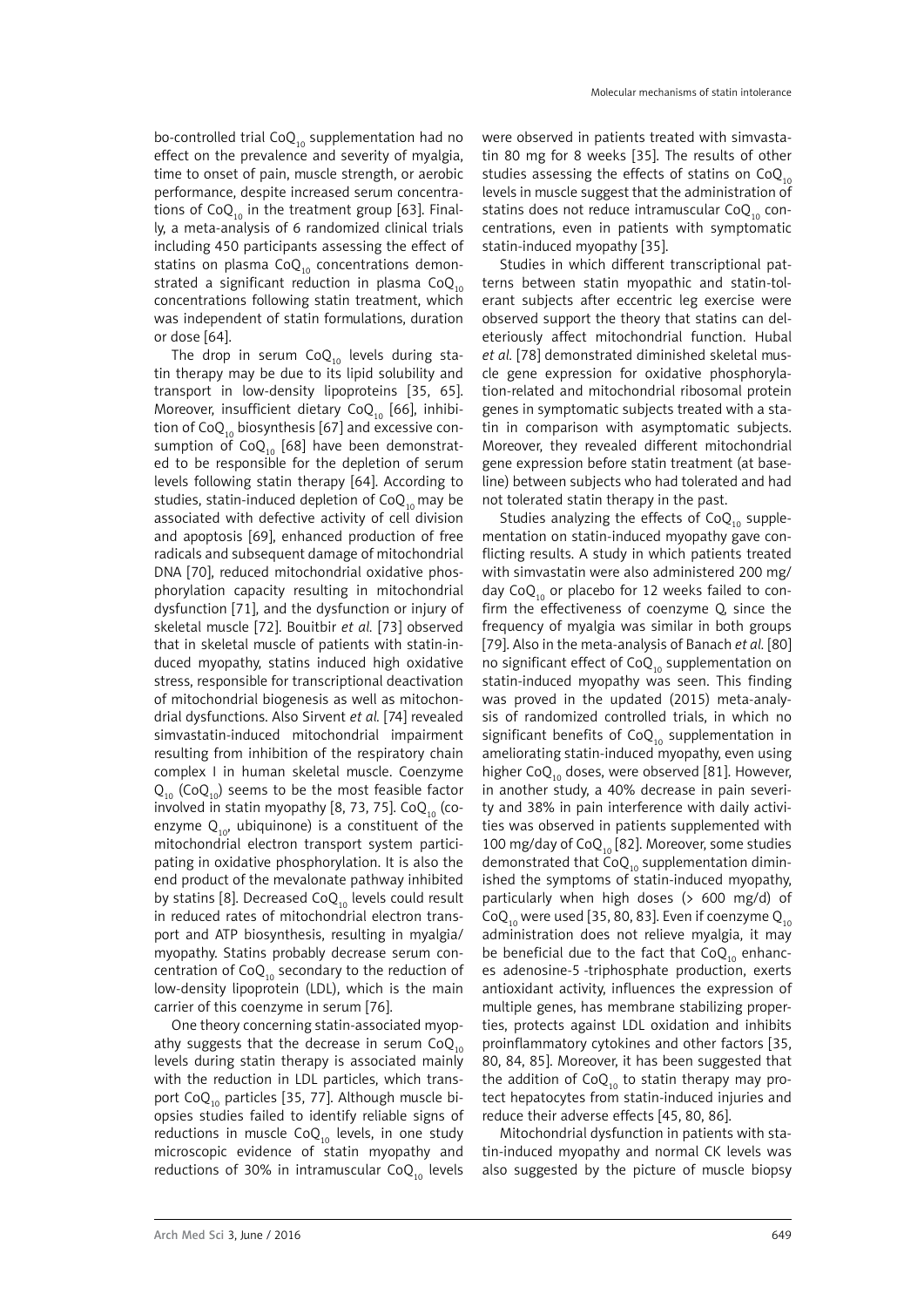including increased intramuscular lipid deposits, ragged red fibers and decreased cytochrome oxidase staining [5, 8, 35]. These abnormalities were reversed following the discontinuation of statin use [5, 8]. Moreover, in skeletal muscle biopsies of patients treated with 80 mg/day of simvastatin for 8 weeks, considerably diminished mitochondrial DNA levels were observed [87]. However, in biopsies of patients receiving 40 mg/day of atorvastatin such alterations were not seen [8, 87]. These findings suggest that statins may exert toxic effects on mitochondria, in this way being partially responsible for adverse effects on skeletal muscle [87]. Also, in a randomized controlled clinical trial [40] assessing muscle mitochondrial respiratory chain-enzyme complex activity, reduced total mitochondrial volume or fewer mitochondria per cell were observed in patients treated with simvastatin. Moreover, in patients on simvastatin, reduced mitochondrial mass was found. It has been suggested that high doses of simvastatin promote stress on skeletal myocytes, which in consequence results in the elimination of mitochondria and diminished levels of mtDNA and finally contributes to mitochondrial dysfunction [87].

In the study of Lamperti *et al.* [88], muscle structure was not disturbed in most patients with statin-related increases in CK levels. Studies assessing mitochondrial function on the basis of mitochondrial respiratory chain complex III activity or measurements of high-energy phosphate concentrations performed at rest in patients receiving statins revealed that mitochondrial function was not compromised [8, 88, 89].

Several studies have also demonstrated that variations in the gene for coenzyme Q synthase may also predispose to statin-induced myopathy. The presence of polymorphisms (rs4693075 and rs4693570) in the COQ2 gene was shown to increase the risk of myopathy in rosuvastatin- and atorvastatin-induced patients and the risk of myalgia in statin-treated individuals, respectively [65, 90]. These single nucleotide polymorphisms (SNPs) are directly involved in CoQ deficiency, and this seems to be a mechanism for statin-induced myopathy [35, 91].

# SLCO1B1

The Effectiveness of Additional Reductions in Cholesterol and Homocysteine (SEARCH) study demonstrated the relationship between the presence of a SNP located within the SLCO1B1 gene (chromosome 12) and simvastatin-related myopathy [16]. SLCO1B1 encodes organic anion-transporting polypeptide (OATP)1B1, which regulates the hepatic uptake of statins. SLCO1B1 has been implicated in statin-induced myopathy. Link *et al.* [16] observed a strong association between the occurrence of CK level > 3× ULN and  $> 5\times$  baseline or muscle symptoms with CK > 10× ULN (myopathy) in patients treated with 80 mg/day of simvastatin and presence of the non-coding SNP rs4363657. This SNP was suggested to be in nearly complete linkage disequilibrium with a non-synonymous SNP, 521T>C (rs4149056). The 521T/C transition (SLCO1B1\*5) which encodes a valine to arginine amino acid substitution at residue 147 (V147L) was suggested to influence serum levels of statins and thus to increase the risk of myopathy. The frequency of statin-induced myopathy in individuals without the \*5 alleles was 19%, 27% in heterozygous individuals and 50% in \*5/\*5 homozygotes [92]. Carr *et al.* [93] reported that the rs4149056 SNP in SLCO1B1 is related to statin-induced myopathy. In patients with the C allele (CT/CC) the odds ratio (OR) for statin-induced myopathy (CK > 4× ULN) was 2.09 (1.27–3.45). The risk of severe myopathy (CK > 10× ULN/rhabdomyolysis) associated with the C allele is even greater, with an OR of 4.47 (1.84–10.84) [93]. In this study, 78% of cases with myopathy were on simvastatin. When the analysis was restricted to those receiving simvastatin, a stronger relationship between SLCO1B1 521T/C and both myopathy  $(OR = 1.92 (1.08-3.42)$  and severe myopathy (OR = 4.99 (1.72–14.50) was observed. Moreover, this association seems to be dose-related  $(\geq 40 \text{ mg/day}$  simvastatin), implying the importance of dose–genotype interaction. In the study of Carr *et al.* [93], no association between the studied SNP and atorvastatin-induced myopathy was observed. This result was confirmed by Brunham *et al.* [94]. Moreover, Niemi [95] demonstrated that in the case of simvastatin, the area under the curve (AUC) was 221% higher in patients with the 521CC haplotype than in patients with the 521TT haplotype, while with atorvastatin treatment the mean increase in AUC was smaller (173%). The relationship was insignificant with other statins. In the SEARCH study, the OR for the development of simvastatin-related myopathy was found to be 4.5 with the rs4363657 polymorphism (heterozygote) and 16.9 with 521CC (homozygote). Because this polymorphism is not associated with atorvastatin-induced musculoskeletal effects, it is hypothesized that the SLCO1B1 effects depend on the type of statin used [96]. Hydrophilic statins may be actively transported into hepatocytes expressing OATP, while lipophilic ones may be subjected to non-selective diffusion into extra-hepatic tissues, including skeletal muscle [97]. The PRIMO study revealed that the administration of pravastatin and fluvastatin, which are the most hydrophilic statins, is associated with the lowest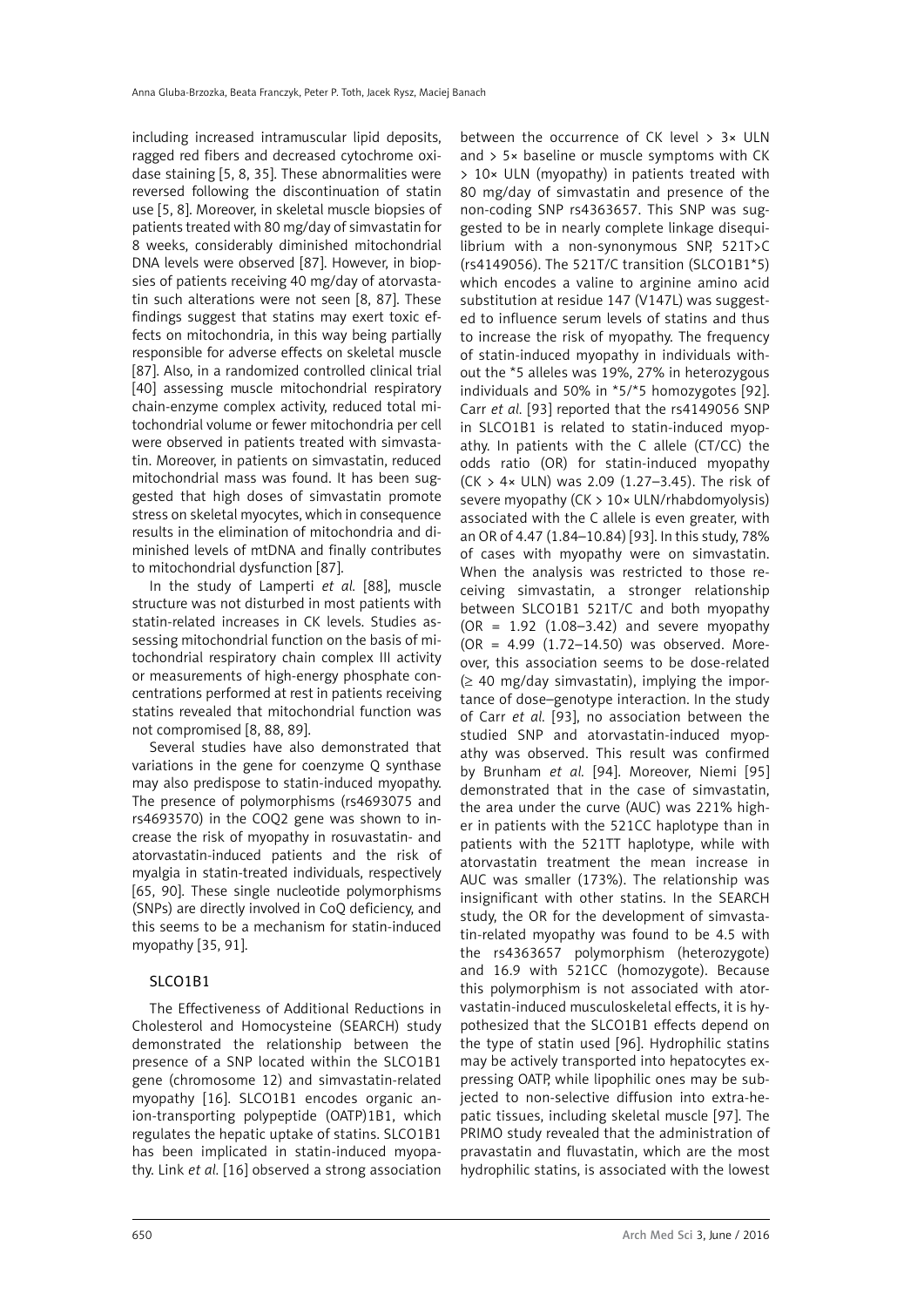risk of myalgia, whereas simvastatin (the most lipophilic statin) treatment is most likely to cause adverse effects on muscle. Another strongly lipophilic statin was withdrawn from the market due to high risk of rhabdomyolysis [8, 14].

# Cytochrome P enzyme (CYP)

The cytochrome P enzyme (CYP) enzyme system is associated with phase 1 metabolism of various statins, and its isozymes – CYP3A4 and CYP2D6 – catalyze the majority of CYP-mediated drug metabolic reactions in humans [44, 98]. It has been demonstrated that polymorphisms within the CYP3A4/5, CYP2D6, and CYP2C9 genes can affect their rates of metabolism. Simvastatin is mainly metabolized by CYP2D6, while CYP3A4 and CYP3A5 metabolize atorvastatin. Mutations in CYP2D6 influence the rate of statin metabolism. On the basis of these genetic variations, patients can be divided into extensive metabolizers, poor metabolizers and ultra-rapid metabolizers [44, 99–101]. In theory, persons who are homozygous poor metabolizers have higher plasma levels of the statin and are at higher risk of its adverse effects [102]. In the study of Mulder *et al.* [102], in such persons the highest incidence of simvastatin intolerability (including myalgia and persistent elevation of creatine phosphokinase levels > 3 times the upper normal limit) was observed. Following atorvastatin therapy, homozygotes for the CYP3A5\*3 allele had higher serum CK levels compared to heterozygotes, which may indicate greater muscle damage among homozygotes [103]. It was also suggested that in homozygous patients with a frameshift mutation in CYP2C8 (475 delA) the risk of cerivastatin-induced rhabdomyolysis is increased due to the formation of mainly inactive protein unable to metabolize cerivastatin [104].

## ATP-binding cassette transporters subfamily B (ABC transporters)

The ATP-binding cassette subfamily B (ABCB) is responsible for liver drug efflux and mediates the final step in the hepatobiliary clearance of statins. The key function of proteins in this family is to limit the access of drugs to protected tissue compartments and to eliminate drugs and their metabolites via bile [105]. It has been suggested that SNPs within its genes, which are involved in both pharmacokinetic (ABCB1, ABCC2, ABCG2 and ABCB11) and pharmacodynamic (ABCA1, ABCG5 and ABCG8) properties of statins, may be associated with statin-induced intolerance [106, 107]. Fiegenbaum *et al.* [108] observed a greater reduction in total and LDL cholesterol after simvastatin treatment in carriers of the 1236T variant (rs11285030) and 2677 G/T polymorphism

(rs2032582) of the ABCB1 gene encoding the multidrug resistance protein MDR1. Another genotype-phenotype association study on a cohort of 116 hypercholesterolemic patients demonstrated that ABCB1 variants (1236T, 2677 non-G and 3435T) were less frequent in patients with adverse muscle effects [108, 109]. It has been found that the ABCB1 3435T allele is associated with impaired efflux and could enhance intestinal absorption of statins [110]. In carriers of the TTT haplotype, function of MDR1 was decreased, atorvastatin half-life was in these patients 24% longer than in subjects with the CGC haplotype  $(p \lt 0.05)$ , and simvastatin acid and atorvastatin AUC was significantly larger [111]. Hoenig *et al.* [112] analyzed the influence of the C3435T polymorphism in ABCB1 and found that the T allele was more frequent in patients with myalgia than those without it (0.80 vs. 0.62), while the C allele was less frequent (0.20 vs. 0.38, *p* = 0.043). Also, Ferrari *et al.* [113] reported that carriers of the ABCB1 C1236T SNP had an OR for statin-induced elevated serum CK levels of 4.67 (*p* < 0.05).

Another member of this family is breast cancer resistant protein (BCRP) (encoded by the ABCG2 gene), which modulates the absorption and elimination of statins, such as rosuvastatin and atorvastatin [107, 114, 115]. Alteration of the activity of other efflux proteins from the family of breast cancer resistance proteins (BCRP/ABCG2) further influences the pharmacokinetics of most statins, especially atorvastatin and rosuvastatin [116, 117]. The 421C/A SNP within the ABCG2 gene is associated with diminished BCRP transport activity and, in consequence, with reduced absorption of statins [118]. Other studies demonstrated a 144% increase in the AUC of rosuvastatin and 72% for atorvastatin in carriers of the ABCG2 421AA haplotype in comparison to the 421CC haplotype [116], and a 111% increase for simvastatin lactone due to reduced intestinal efflux of statins [117]. Polymorphisms within the genes of ABC transporters G5 (ABCG5) and G8 (ABCG8), which are involved in intracellular cholesterol transport and mediate biliary excretion of cholesterol, may impair this pathway and alter cholesterol biosynthesis and response to statin treatment [107, 118, 119]. Genotyping of the SLCO1B1, ABCB1 and ABCG2 genes may prove useful as a clinical approach improving statin safety.

#### Carnitine palmitoyl-2 (CPT-2) deficiency

The carnitine palmitoyltransferase (CPT) enzyme system, along with acyl-coenzyme A (CoA) synthetase and carnitine-acylcarnitine translocase (CACT), plays an essential role in the transfer of long chain fatty acids (LCFA) from the cytosol to the mitochondrial matrix [120, 121]. CPT II de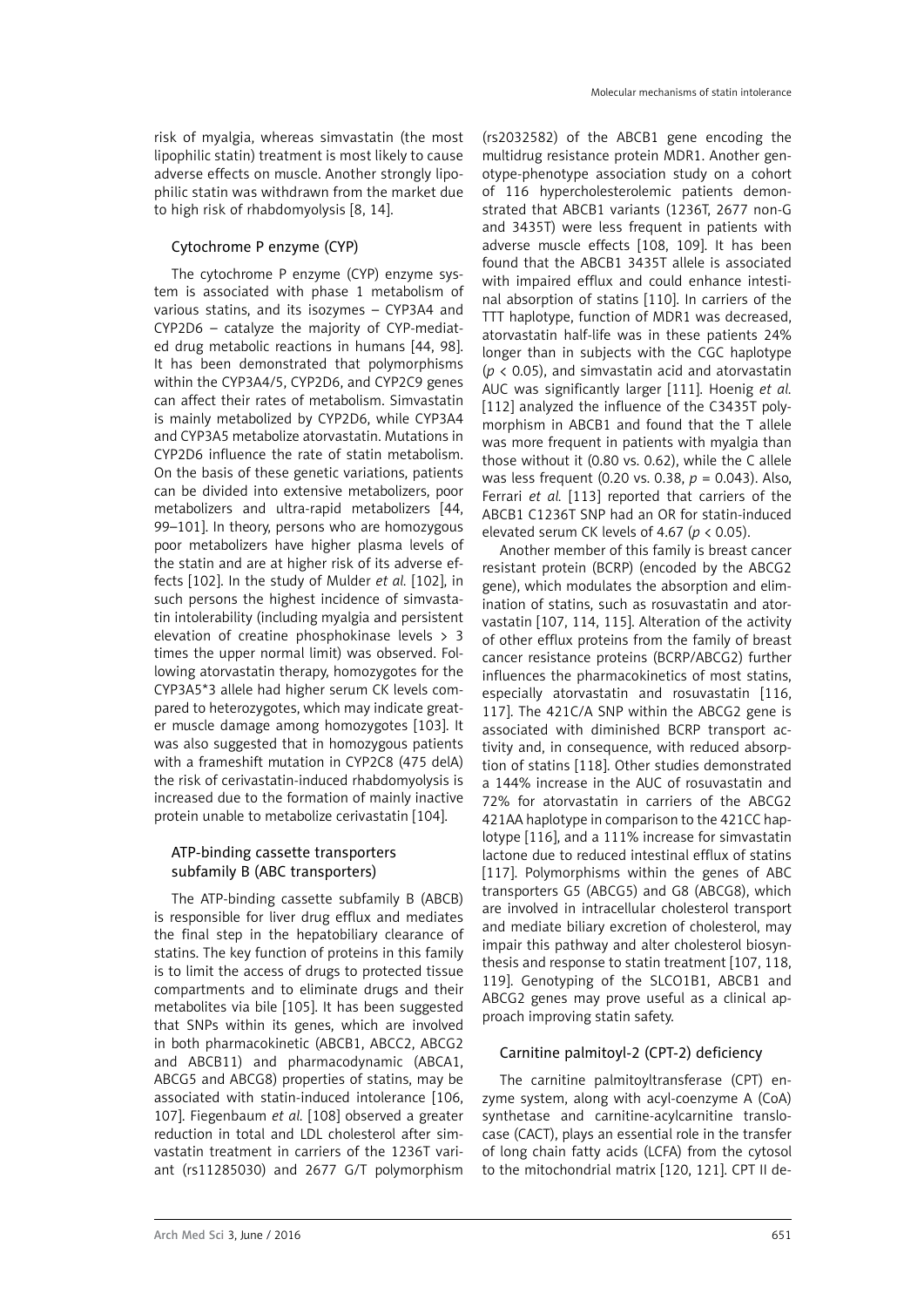ficiency, which is an autosomal recessive disorder, was first reported in 1973 by DiMauro *et al.* [122] in adults with exercise-induced rhabdomyolysis. In patients with CPT-2 deficiency, heavy exercise, cold exposure, infection, emotional stress or fasting is associated with the appearance of recurrent myalgia, rhabdomyolysis and myoglobinuria [121]. CPT-2 allows acyl Co-As into the mitochondrial matrix for β-oxidation of fatty acids, which are the major energy source for sustained skeletal muscle exercise [123]. Elevated excretion of acylcarnitine and an increased acylcarnitine/carnitine ratio in the plasma have been observed in CPT-2-deficient patients [124]. According to the study of Vladutiu *et al.* [125], the occurrence of this metabolic mutation occurs in 0.4% of the general population and in 3.8% of patients with statin myopathy. The frequency of heterozygotes for CPT-2 deficiency was 13-fold higher than that expected in the general population. Moreover, in their study, patient with homozygous CPT-2 deficiency developed progressive worsening of symptoms with cerivastatin therapy, and episodic rhabdomyolysis and myoglobinuria unrelated to exercise occurred even 5 years after discontinuing the statin. In heterozygotes, muscle-related symptoms resolved on discontinuation of the statin. All these observations indicate that statins can both provoke and worsen symptoms in individuals with CPT-2 deficiency [126].

# Farnesyl pyrophosphate and geranylgeranyl pyrophosphate

Farnesyl pyrophosphate and geranylgeranyl pyrophosphate are intermediates in the HMG-CoA reductase pathway and end products of the mevalonate pathway. These two compounds normally activate regulatory guanosine 59-triphosphate-binding proteins, thus stimulating growth and maintenance of cells and hampering apoptosis [8]. The decrease in the level of farnesyl pyrophosphate and geranylgeranyl pyrophosphate has been suspected to be associated with adverse effects of statins due to the fact that statin-related morphologic changes and inhibition of protein synthesis in cultured rat skeletal muscle cells were reduced following the application of farnesol and geranylgeraniol. Moreover, specific inhibition of squalene epoxidase or squalene synthase (downstream compounds of cholesterol synthesis) resulted in the hampering of statin-induced apoptosis of human muscle cells [8, 127]. It has been suggested that statin-induced myopathy is associated with the diminution of geranylgeranyl pyrophosphate metabolites but not with the inhibition of cholesterol synthesis [126].

According to Guijarro *et al.* [128], statin-induced myopathy may be associated with the stimulation of vascular smooth muscle cells apoptosis. Statins, which hamper the production of farnesyl pyrophosphate, inhibit the prenylation of GTP-binding proteins Ras, Rac and Rho, resulting in decreased levels of prenylated forms. Dysprenylation of these small GTPases leads to vacuolation of myofibers, degeneration and swelling of organelles and ultimately to apoptosis. Moreover, lamin dysprenylation raises cell susceptibility to mechanical stress [129, 130]. This, in turn, leads to increased cytosolic calcium levels with subsequent activation of caspase-3 and caspase-9. These proteolytic enzymes play a key role in cell death. An in vivo study demonstrated the occurrence of statin-induced apoptosis of muscle cells which was inhibited by supplementation with the isoprenoids farnesyl pyrophosphate and geranylgeranyl pyrophosphate.

## Impaired calcium signaling

Calcium  $(Ca^{2+})$  release and uptake is critical for normal function of muscle cells. The results of some studies have suggested that statins may induce myopathy through the impairment of calcium signaling. Statins have been demonstrated to initiate the release of calcium from the sarcoplasmic reticulum through ryanodine receptors and to stimulate in human skeletal muscle long-lasting fura-2 calcium transients, which results in the activation of calpain and caspases 3 and 9 [127]. Moreover, the inhibition of calcium release via calcium chelation was shown to reverse this effect. Depolarization and calcium extrusion by the permeability transition pore and Na<sup>+</sup>/Ca<sup>2+</sup> exchanger due to (a) impairment of mitochondrial respiration and (b) cytoplasmic and sarcoplasmic reticulum calcium overload leading to calcium waves seem to be the mechanisms responsible for the aforementioned effects [127]. The hypothesis of a role for calcium in statin-induced myopathy was supported by the results of muscle biopsies which demonstrated increased expression of ryanodine receptors 3 (RR3) and structural changes within the T-tubular system of the sarcoplasmic reticulum. However, it remains unknown whether increased RR3 expression is a risk factor of statin myopathy or a result of it [131, 132]. Possible mechanisms of statin-induced side effects are presented in Figure 1.

In addition, the risk of statin-induced muscle-related symptoms may be associated with interactions of high doses of statins with concomitant drugs. According to studies, caution is advised during simultaneous use of high doses of statins and some other drugs. Table I (prepared on the basis of the review by Ahmad [133]) summarizes data on the safe use of statins and concomitant drugs.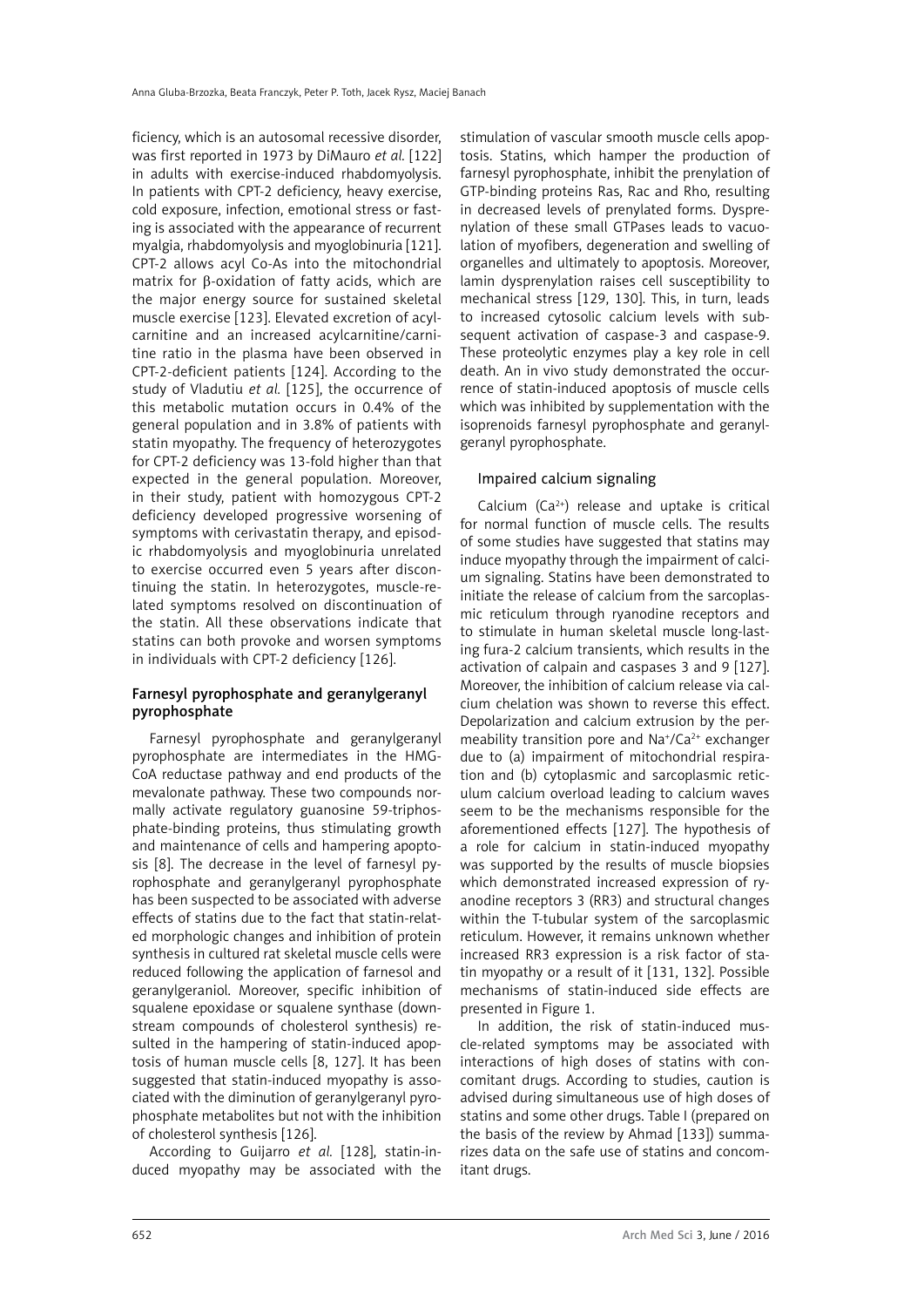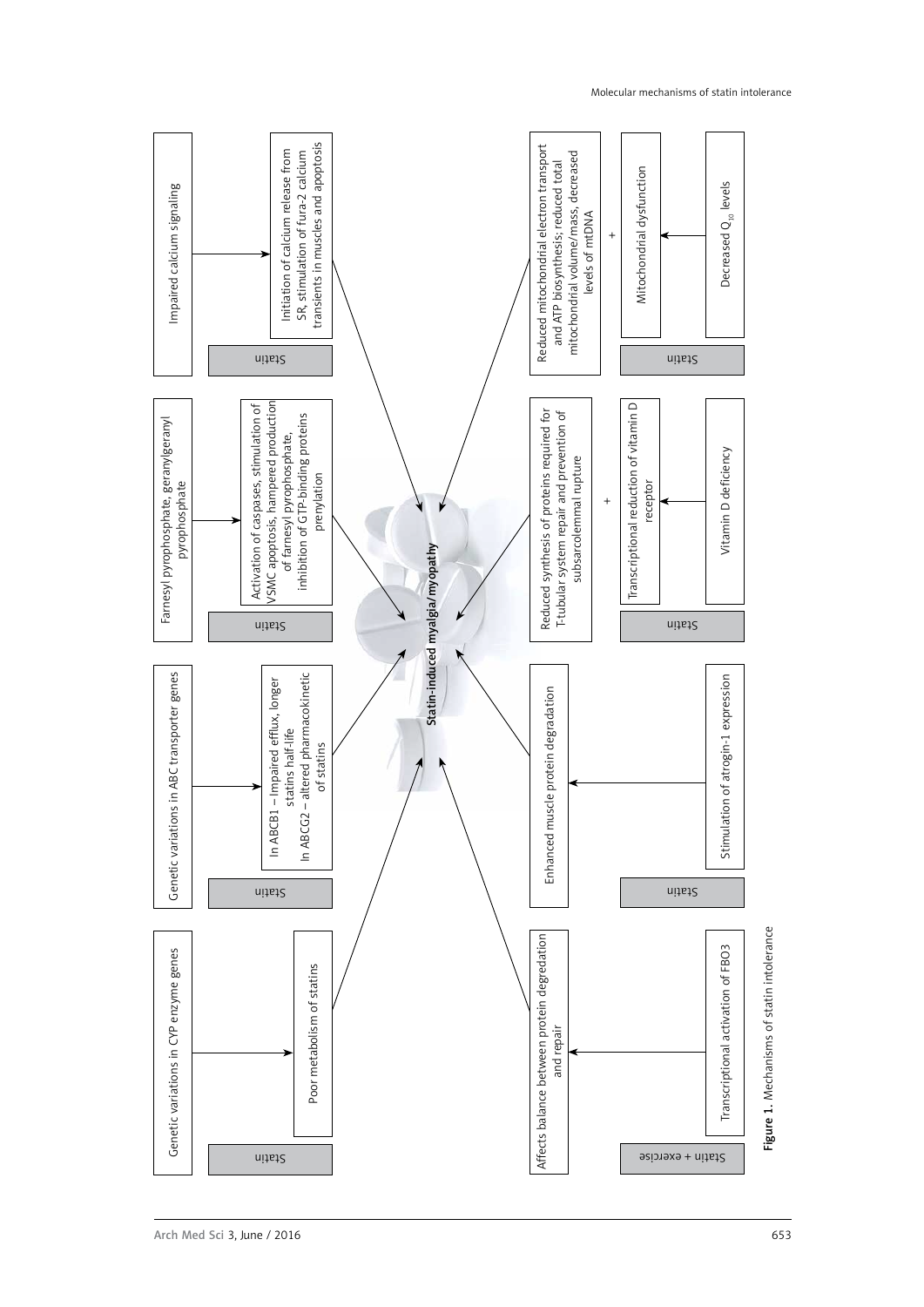| <b>Statin</b>                                         | Dose             | Concomitant drug                                                                                                                                  |  |  |
|-------------------------------------------------------|------------------|---------------------------------------------------------------------------------------------------------------------------------------------------|--|--|
| Pravastatin                                           | $\leq$ 20 mg/day | Cyclosporine                                                                                                                                      |  |  |
|                                                       | $\leq$ 40 mg/day | Macrolide antibiotics                                                                                                                             |  |  |
|                                                       | Any dose         | Antifungals, protease inhibitor, amiodarone, verapamil<br>and dilitiazem, amlodipine, ranolazine, dronedarone,<br>rifampin                        |  |  |
| Fluvastatin                                           | $\leq$ 20 mg/day | Cyclosporine, antifungals                                                                                                                         |  |  |
|                                                       | Any dose         | Macrolide antibiotics, protease inhibitor, amiodarone,<br>verapamil and dilitiazem, amlodipine, ranolazine,<br>dronedarone, rifampin              |  |  |
| Rosuvastatin                                          | $\leq$ 5 mg/day  | Cyclosporine                                                                                                                                      |  |  |
|                                                       | Any dose         | Antifungals, macrolide antibiotics, protease inhibitor,<br>amiodarone, verapamil and dilitiazem, amlodipine,<br>ranolazine, dronedarone, rifampin |  |  |
| Atorvastatin                                          | $\leq$ 20 mg/day | Antifungals, macrolide antibiotics, amlodipine                                                                                                    |  |  |
|                                                       | Any dose         | Amiodarone, verapamil and dilitiazem, ranolazine,<br>dronedarone, rifampin                                                                        |  |  |
| Simvastatin, amlodipine                               | Any dose         | Rifampin                                                                                                                                          |  |  |
| (The dose of 20 mg of<br>simvastatin should not be    | $\leq 10$ mg/day | Verapamil and dilitiazem, dronedarone                                                                                                             |  |  |
| exceeded when used in<br>combination with amlodipine) | $\leq$ 20 mg/day | Amiodarone, ranolazine                                                                                                                            |  |  |
| Lovastatin                                            | $\leq$ 40 mg/day | Amiodarone                                                                                                                                        |  |  |
|                                                       | Any dose         | Amlodipine, ranolazine, dronedarone, rifampin                                                                                                     |  |  |
| Pitavastatin                                          | Any dose         | Antifungals, amiodarone, calcium antagonists,<br>dronedarone, protease inhibitors, ranolazine                                                     |  |  |
|                                                       | $\leq 1$ mg/day  | Macrolide antibiotics                                                                                                                             |  |  |
|                                                       | $\leq$ 2 mg/day  | Rifampin                                                                                                                                          |  |  |

|  | Table I. Recommendations for concomitant drug use (prepared on the basis of the review by Ahmad [133]) |  |  |  |  |  |  |  |
|--|--------------------------------------------------------------------------------------------------------|--|--|--|--|--|--|--|
|--|--------------------------------------------------------------------------------------------------------|--|--|--|--|--|--|--|

## Conclusions

As shown in this review, statin-induced muscle-related adverse events constitute a highly heterogeneous clinical disorder with numerous, complex etiologies. Muscle-related adverse events can be attributed to a variety of genetic backgrounds. Myopathy can be a manifestation of mitochondrial dysfunction, changes in enzyme and muscle protein metabolism, alterations in ion fluxes, autoimmune phenomena, and changes in cell membrane dynamics, among other things. Clearly, every patient who presents with statin-related side effects cannot undergo the type of exhaustive molecular characterization that would include all of these mechanisms. Frequently the only solution is to either discontinue the statin or attempt intermittent dosing strategies at a low dose. Among the most important potential causes of muscle-related adverse events with statin therapy are drug interactions [134]. Potentially treatable etiologies include thyroid and parathyroid dysfunction, electrolyte disturbances, and polymyalgia rheumatica. It would be beneficial to perform a prospective, randomized, placebo controlled trial

of vitamin D supplementation in patients with statin-induced myalgia.

#### Acknowledgments

Three authors are (partially) supported by the Healthy Ageing Research Centre project (REGPOT-2012-2013-1, 7FP).

#### Conflict of interest

The authors declare no conflict of interest.

#### References

- 1. Guyton JR, Bays HE, Grundy SM, TA Jacobson. An assessment by the Statin Intolerance Panel: 2014 update. J Clin Lipidol 2014; 8 (3 Suppl.): S72-81.
- 2. Banach M, Rizzo M, Toth PP, et al. Statin intolerance an attempt at a unified definition. Position paper from an International Lipid Expert Panel. Arch Med Sci 2015;  $11 \cdot 1 - 23$
- 3. Banach M, Rizzo M, Toth PP, et al. Statin intolerance an attempt at a unified definition. Position paper from an International Lipid Expert Panel. Expert Opin Drug Saf 2015; 14: 935-55.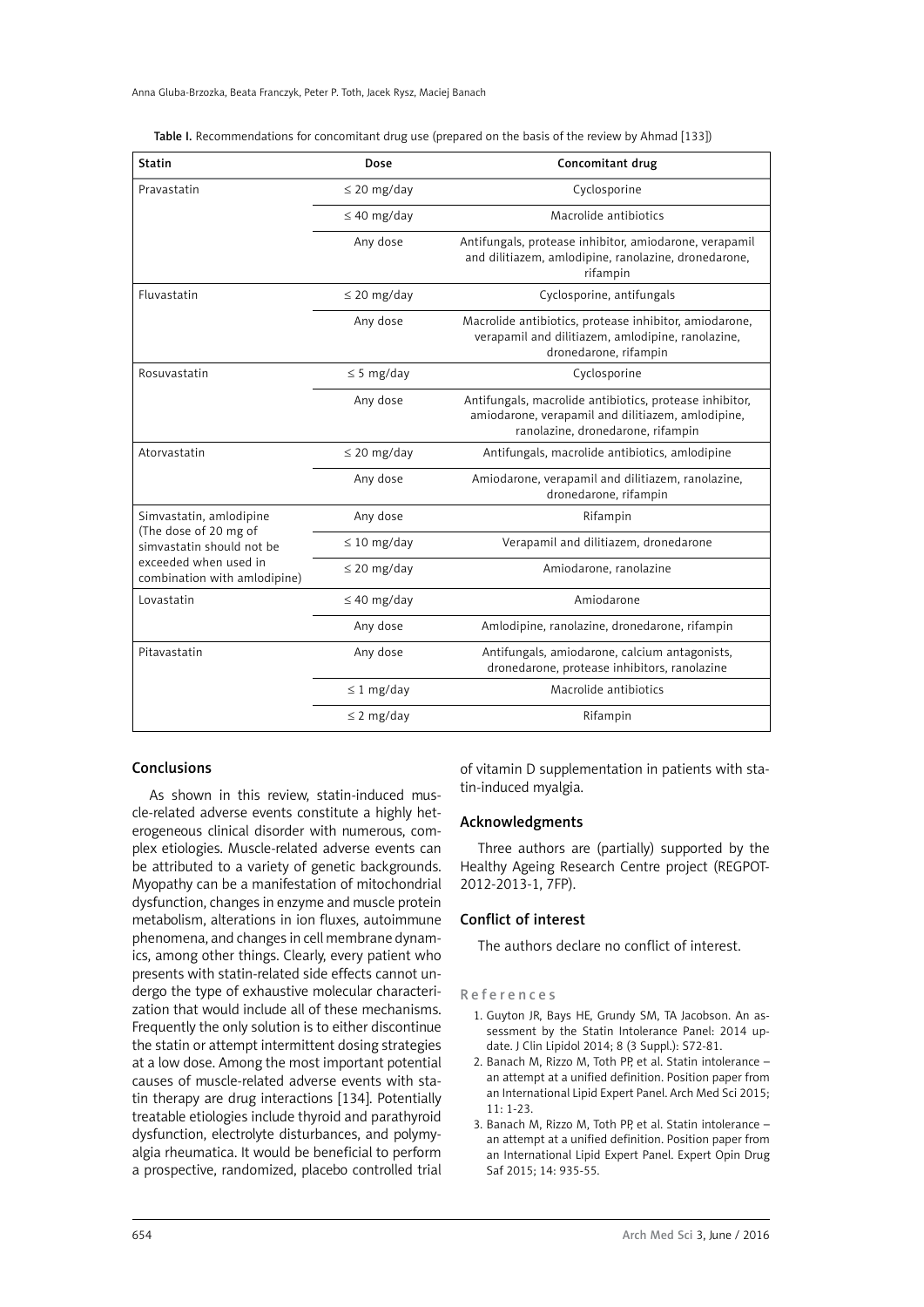- 4. Lanctôt KL, Naranjo CA. Comparison of the Bayesian approach and a simple algorithm for assessment of adverse drug events. Clin Pharmacol Ther 1995; 58: 692-8.
- 5. Phillips PS, Haas RH, Bannykh S, et al.; Scripps Mercy Clinical Research Center. Statin-associated myopathy with normal creatine kinase levels. Ann Intern Med 2002; 137: 581-5.
- 6. Thompson PD, Clarkson P, Karas RH. Statin-associated myopathy. JAMA 2003; 289: 1681-90.
- 7. Needham M, Fabian V, Knezevic W, Panegyres P, Zilko P, Mastaglia FL. Progressive myopathy with up-regulation of MHC-I associated with statin therapy. Neuromuscul Disord 2007; 17: 194-200.
- 8. Bitzur R, Cohen H, Kamari Y, Harats D. Intolerance to statins: mechanisms and management. Diabetes Care 2013; 36 Suppl. 2: S325-30.
- 9. Schalke BB, Schmidt B, Toyka K, Hartung HP. Pravastatin-associated inflammatory myopathy. N Engl J Med 1992; 327: 649-50.
- 10. Grable-Esposito P, Katzberg HD, Greenberg SA, Srinivasan J, Katz J, Amato AA. Immune-mediated necrotizing myopathy associated with statins. Muscle Nerve 2010; 41: 185-90.
- 11. Mammen AL, Chung T, Christopher-Stine L, et al. Autoantibodies against 3-hydroxy-3-methylglutaryl-coenzyme A reductase in patients with statin-associated autoimmune myopathy. Arthritis Rheum 2011; 63: 713-21.
- 12. Banach M, Aronow WS, Serban C, et al. Lipids, blood pressure and kidney update 2014. Pharmacol Res 2015; 95-96: 111-25.
- 13. Bays H. Statin safety: an overview and assessment of the data 2005. Am J Cardiol 2006; 97: 6C-26C.
- 14. Bruckert E, Hayem G, Dejager S, Yau C, Bégaud B. Mild to moderate muscular symptoms with high-dosage statin therapy in hyperlipidemic patients the PRIMO study. Cardiovasc Drugs Ther 2005; 19: 403-14.
- 15. Law M, Rudnicka AR. Statin safety: a systematic review. Am J Cardiol 2006; 97: 52C-60C.
- 16. SEARCH Collaborative Group, Link E, Parish S, Armitage J, et al. SLCO1B1 variants and statin-induced myopathy – a genome wide study. N Engl J Med 2008; 359: 789-99.
- 17. Mancini GB, Baker S, Bergeron J, et al. Diagnosis, prevention, and management of statin adverse effects and intolerance: proceedings of a Canadian Working Group Consensus Conference. Can J Cardiol 2011; 27: 635-62.
- 18. Broncel M, Gorzelak-Pabiś P, Sahebkar A, et al. Lipid and Blood Pressure Meta-analysis Collaboration (LBPMC) Group. Sleep changes following statin therapy: a systematic review and meta-analysis of randomized placebo-controlled polysomnographic trials. Arch Med Sci 2015; 11: 915-26.
- 19. Guyton JR, Campbell KB, Lakey WC. Statin intolerance: more questions than answers. Expert Rev Clin Pharmacol 2014; 7: 1-3.
- 20. Aronow WS. Lipid-lowering therapy in older persons. Arch Med Sci 2015; 11: 43-56.
- 21. Banach M, Aronow WS, Serban MC, Rysz J, Voroneanu L, Covic A. Lipids, blood pressure and kidney update 2015. Lipids Health Dis 2015; 14: 167.
- 22. http://www.drugs.com/drug-interactions
- 23. Arca M, Pigna G. Treating statin-intolerant patients. Diabetes Metab Syndr Obes 2011; 4: 155-66.
- 24. Armitage J. The safety of statins in clinical practice. Lancet 2007; 370: 1781-90.
- 25. Cohen D, Anania F, Chalasani N. An assessment of statin safety by hepatologists. Am J Cardiol 2006; 97: 77C-81C.
- 26. Pasternak RC, Smith SC Jr, Bairey-Merz CN, Grundy SM, Cleeman JI, Lenfant C. ACC/AHA/NHLBI clinical advisory on the use and safety of statins. Circulation 2002; 106: 1024-8.
- 27. Davidson MH, Robinson JG. Safety of aggressive lipid management. J Am Coll Cardiol 2007; 49: 1753-62.
- 28. Kornbrust DJ, MacDonald JS, Peter CP, et al. Toxicity of the HMG coenzyme A reductase inhibitor, lovastatin, to rabbits. J Pharmacol Exp Ther 1989; 248: 498-505.
- 29. Dujovne CA. Side effects of statins: hepatitis versus "transaminitis"-myositis versus "CPKitis". Am J Cardiol 2002; 89: 1411-3.
- 30. Calderon RM, Cubeddu LX, Goldberg RB, Schiff ER. Statins in the treatment of dyslipidemia in the presence of elevated liver aminotransferase levels: a therapeutic dilemma. Mayo Clin Proc 2010; 85: 349-56.
- 31. Dale KM, White CM, Henyan NN, Kluger J, Coleman CI. Impact of statin dosing intensity on transaminase and creatine kinase. Am J Med 2007; 120: 706-12.
- 32. Molokhia M, McKeigue P, Curcin V, Majeed A. Statin induced myopathy and myalgia: time trend analysis and comparison of risk associated with statin class from 1991–2006. PLoS One 2008; 3: e2522.
- 33. Thompson PD, Clarkson PM, Rosenson RS; National Lipid Association Statin Safety Task Force Muscle Safety Expert Panel. An assessment of statin safety by muscle experts. Am J Cardiol 2006; 97: 69C-76C.
- 34. Reiner Ž. Statins in the primary prevention of cardiovascular disease. Nat Rev Cardiol 2013; 10: 453-64.
- 35. Marcoff L, Thompson PD. The role of coenzyme Q10 in statin-associated myopathy: a systematic review. J Am Coll Cardiol 2007; 49: 2231-7.
- 36. Urso ML, Clarkson PM, Hittel D, Hoffman EP, Thompson PD. Changes in ubiquitin proteasome pathway gene expression in skeletal muscle with exercise and statins. Arterioscler Thromb Vasc Biol 2005; 25: 2560-6.
- 37. Thompson PD, Clarkson P, Karas RH. Statin-associated myopathy. JAMA 2003; 289: 1681-90.
- 38. Draeger A, Monastyrskaya K, Mohaupt M, et al. Statin therapy induces ultra-structural damage in skeletal muscle in patients without myalgia. J Pathol 2006; 210: 94-102.
- 39. Yokoyama M, Seo T, Park T, et al. Effects of lipoprotein lipase and statins on cholesterol uptake into heart and skeletal muscle. J Lipid Res 2007; 48: 646-55.
- 40. Paiva H, Thelen KM, Van Coster R, et al. High-dose statins and skeletal muscle metabolism in humans: a randomized, controlled trial. Clin Pharmacol Ther 2005; 78: 60-8.
- 41. Guis S, Figarella-Branger D, Mattei JP, et al. In vivo and in vitro characterization of skeletal muscle metabolism in patients with statin-induced adverse effects. Arthritis Rheum 2006; 55: 551-7.
- 42. Phillips PS, Haas RH. Statin myopathy as a metabolic muscle disease. Expert Rev Cardiovasc Ther 2008; 6: 971-8.
- 43. Mossman B, Behl C. Selenoprotein synthesis and side-effects of statins. Lancet 2004; 363: 892-4.
- 44. Ghatak A, Faheem O, Thompson PD. The genetics of statin-induced myopathy. Atherosclerosis 2010; 210: 337-43.
- 45. Jimenez-Santos MA, Juarez-Rojop IE. Tovilla-Zarate CA, et al. Coenzyme Q10 supplementation improves metabolic parameters, liver function and mitochondrial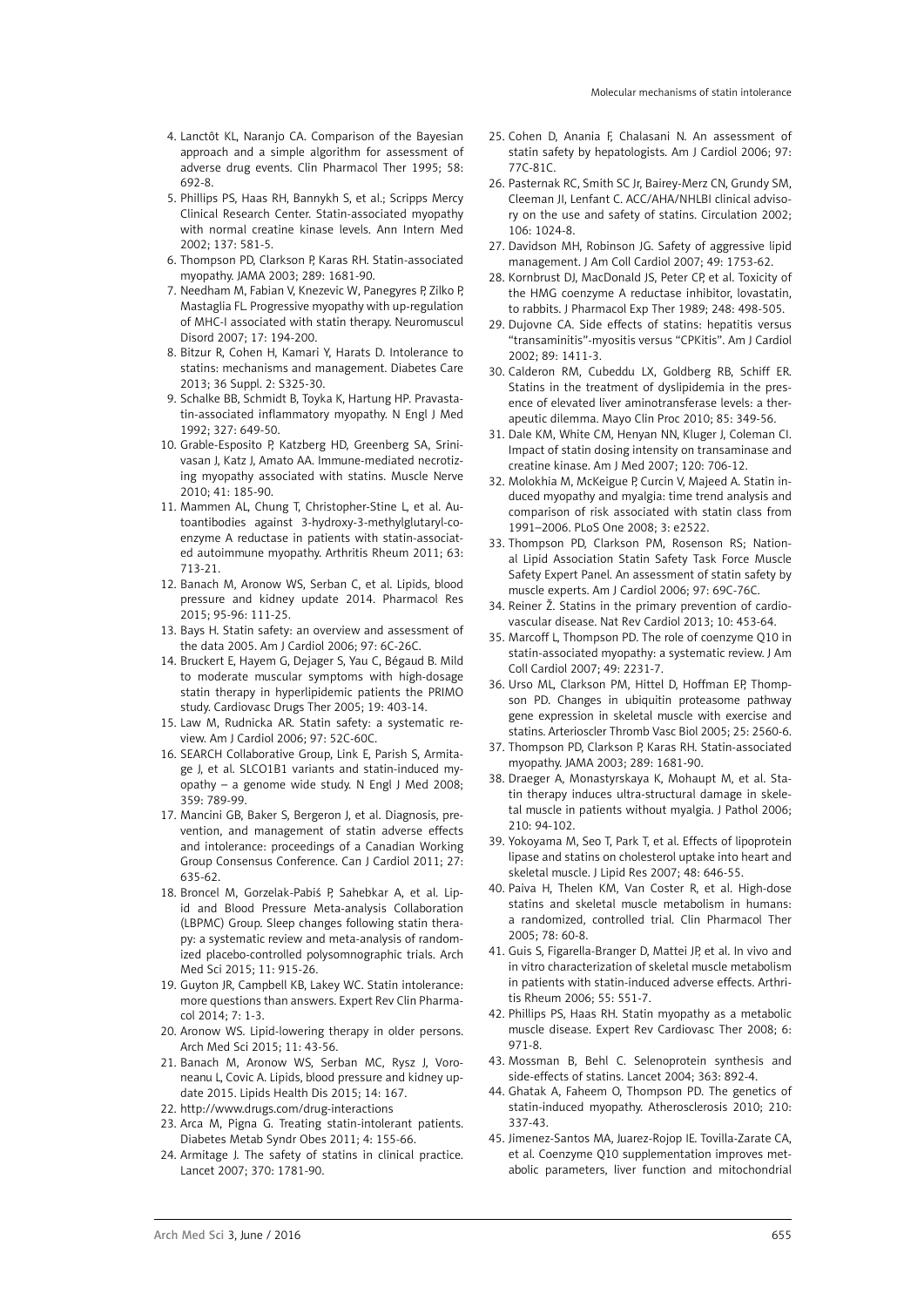respiration in rats with high doses of atorvastatin and a cholesterol-rich diet. Lipids Health Dis 2014; 13: 22.

- 46. Hanai J, Cao P, Tanksale P, et al. The muscle-specific ubiquitin ligase atrogin-1/MAFbx mediates statin-induced muscle toxicity. J Clin Invest 2007; 117: 3940-51.
- 47. Siddals KW, Marshman E, Westwood M, Gibson JM. Abrogation of insulin-like growth factor-I (IGF-I) and insulin action by mevalonic acid depletion: synergy between protein prenylation and receptor glycosylation pathways. J Biol Chem 2004; 279: 38353-9.
- 48. Tintignac LA, Lagirand J, Batonnet S, Sirri V, Leibovitch MP, Leibovitch SA. Degradation of MyoD mediated by the SCF (MAFbx) ubiquitin ligase. J Biol Chem 2005; 280: 2847-56.
- 49. Lee P, Greenfield JR, Campbell LV. Vitamin D insufficiency: a novel mechanism of statin-induced myalgia? Clin Endocrinol (Oxf) 2009; 71: 154-5.
- 50. Ahmed W, Khan N, Glueck CJ, et al. Low serum 25 (OH) vitamin D levels (< 32 ng/mL) are associated with reversible myositis-myalgia in statin-treated patients. Transl Res 2009; 153: 11-6.
- 51. Michalska-Kasiczak M, Sahebkar A, Mikhailidis DP, et al. Analysis of vitamin D levels in patients with and without statin-associated myalgia. A systematic review and meta-analysis of 7 studies with 2420 patients. Int J Cardiol 2015; 178: 111-6.
- 52. Gupta A, Thompson PD. The relationship of vitamin D deficiency to statin myopathy. Atherosclerosis 2011; 215: 23-9.
- 53. Bittner V, Wenger NK, Waters DD, et al. Vitamin D levels are not related to myalgias in statin-treated patients with stable coronary disease. J Am Coll Cardiol 2010; 55: A177.
- 54. Pérez-Castrillón JL, Vega G, Abad L, et al. Effects of Atorvastatin on vitamin D levels in patients with acute ischemic heart disease. Am J Cardiol 2007; 99: 903-5.
- 55. Duell PB, Connor WE. Vitamin D deficiency is associated with myalgias in hyperlipidemic subjects taking statins. Circulation 2008; 118: S470 (Abstract 3701).
- 56. Schubert L, Deluca HF. Hypophosphatemia is responsible for skeletal muscle weakness of vitamin D deficiency. Arch Biochem Biophys 2010; 500: 157-61.
- 57. Gupta RP, He YA, Patrick KS, et al. CYP3A4 is a vitamin D-24- and 25-hydroxylase: analysis of structure function by site-directed mutagenesis. J Clin Endocrinol Metabol 2005; 90: 1210-9.
- 58. Folkers K, Langsjoen P, Willis R, et al. Lovastatin decreases coenzyme Q levels in humans. Proc Natl Acad Sci U S A 1990; 87: 8931-4.
- 59. Mortensen SA, Leth A, Agner E, Rohde M. Dose-related decrease of serum coenzyme Q10 during treatment with HMG-CoA reductase inhibitors. Mol Aspects Med 1997; 18 (Suppl): S137-44.
- 60. Ghirlanda G, Oradei A, Manto A, et al. Evidence of plasma CoQ10-lowering effect by HMG-CoA reductase inhibitors: a double-blind, placebo-controlled study. J Clin Pharmacol 1993; 33: 226-9.
- 61. Laaksonen R, Jokelainen K, Sahi T, et al. Decreases in serum ubiquinone concentrations do not result in reduced levels in muscle tissue during short-term simvastatin treatment in humans. Clin Pharmacol Ther 1995; 57: 62-6.
- 62. Rundek T, Naini A, Sacco R, Coates K, DiMauro S. Atorvastatin decreases the coenzyme Q10 level in the blood of patients at risk for cardiovascular disease and stroke. Arch Neurol 2004; 61: 889-92.
- 63. Taylor BA, Lorson L, White CM, Thompson PD. A randomized trial of coenzyme Q10 in patients with con-

firmed statin myopathy. Atherosclerosis 2015; 238: 329e335.

- 64. Banach M, Serban C, Ursoniu S, et al. Statin therapy and plasma coenzyme Q10 concentrations. A systematic review and meta-analysis of placebo-controlled trials. Pharmacol Res 2015; 99: 329-36.
- 65. Ruaño G1, Windemuth A, Wu AH, et al. Mechanisms of statin-induced myalgia assessed by physiogenomic associations. Atherosclerosis 2011; 218: 451-6.
- 66. Desbats MA, Lunardi G, Doimo M, Trevisson E, Salviati L. Genetic bases and clinical manifestations of coenzyme Q10 (CoQ 10) deficiency. J Inherit Metab Dis 2015; 38: 145-56.
- 67. Littarru GP, Langsjoen P. Coenzyme Q10 and statins: biochemical and clinical implications, Mitochondrion 2007; 7: S168-74.
- 68. Yubero D, Montero R, Artuch R, Land JM, Heales SJ, Hargreaves IP. Biochemical diagnosis of coenzyme q10 deficiency. Mol Syndromol 2014; 5: 147-55.
- 69. Hodges S, Hertz N, Lockwood K, Lister R. CoQ10: could it have a role in cancer management? BioFactors 1999; 9: 365-70.
- 70. Deichmann R, Lavie C, Andrews S. Coenzyme Q10 and statin-induced mitochondrial dysfunction. Ochsner J 2010; 10: 16-21.
- 71. Larsen S, Stride N, Hey-Mogensen M, et al. Simvastatin effects on skeletal muscle: relation to decreased mitochondrial function and glucose intolerance. J Am Coll Cardiol 2013; 61: 44-53.
- 72. Fukami M, Maeda N, Fukushige J, et al. Effects of HMG-CoA reductase inhibitors on skeletal muscles of rabbits. Res Exp Med 1993; 193: 263-73.
- 73. Bouitbir J, Charles AL, Echaniz-Laguna A, et al. Opposite effects of statins on mitochondria of cardiac and skeletal muscles: a 'mitohormesis' mechanism involving reactive oxygen species and PGC-1. Eur Heart J 2012; 33: 1397-407.
- 74. Sirvent P, Bordenave S, Vermaelen M, et al. Simvastatin induces impairment in skeletal muscle while heart is protected. Biochem Biophys Res Commun 2005; 338: 1426-34.
- 75. Banach M, Mikhailidis DP; Lipid and Blood Pressure Meta-analysis Collaboration (LBPMC) Group. In reply – Coenzyme Q10 and statin-induced myopathy. Mayo Clin Proc 2015; 90: 420-1.
- 76. Schaars CF, Stalenhoef AF. Effects of ubiquinone (coenzyme Q10) on myopathy in statin users. Curr Opin Lipidol 2008; 19: 553-7.
- 77. Parker BA, Thompson PD. Effect of statins on skeletal muscle: exercise, myopathy, and muscle outcomes. Exerc Sport Sci Rev 2012; 40: 188-94.
- 78. Hubal MJ, Reich KA, De Biase A, et al. Transcriptional deficits in oxidative phosphorylation with statin myopathy. Muscle Nerve 2011; 44: 393-401.
- 79. Young JM, Florkowski CM, Molyneux SL, et al. Effect of coenzyme Q (10) supplementation on simvastatininduced myalgia. Am J Cardiol 2007; 100: 1400-3.
- 80. Banach M, Serban C, Sahebkar A, et al. Effects of coenzyme Q10 on statin-induced myopathy: a meta-analysis of randomized controlled trials. Mayo Clin Proc 2015; 90: 24-34.
- 81. Banach M, Serban C, Amirhossein S, et al. Futility of supplementation with coenzyme Q10 for statin-induced myopathy: an updated (2015) meta-analysis of randomized controlled trials. Eur Heart J 2015; 36 (suppl. 1): 1047.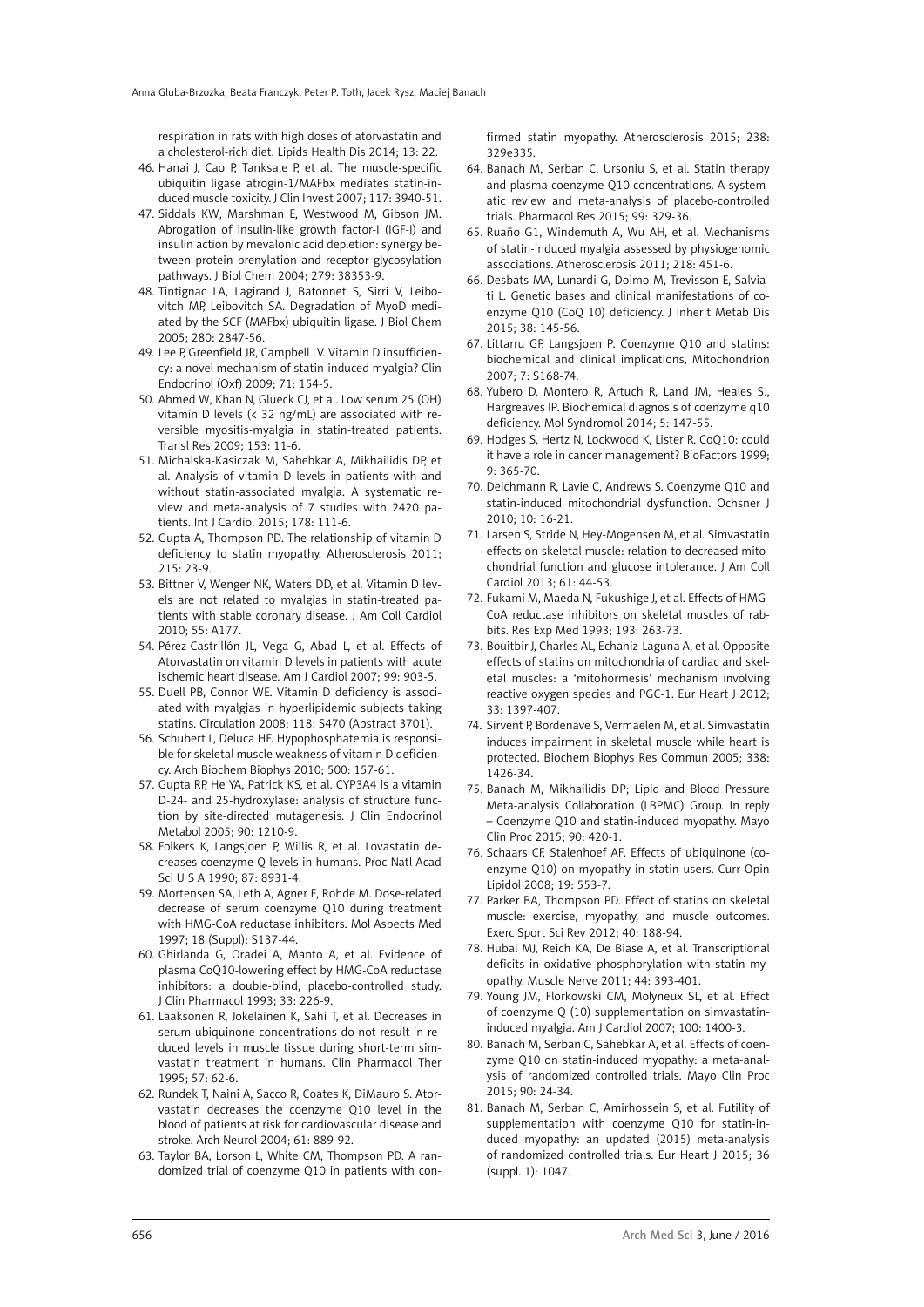- 82. Caso G, Kelly P, McNurlan MA, Lawson WE. Effect of coenzyme q10 on myopathic symptoms in patients treated with statins. Am J Cardiol 2007; 99: 1409-12.
- 83. Thibault A, Samid D, Tompkins AC, et al. Phase I study of lovastatin, an inhibitor of the mevalonate pathway, in patients with cancer. Clin Cancer Res 1996; 2: 483-91.
- 84. Schmelzer C, Lindner I, Vock C, Fujii K, Doring F. Functional connections and pathways of coenzyme Q1O inducible genes: an in-silico study. IUBMB Life 2007; 59: 628-33.
- 85. Groneberg DA, Kindermann B, Althammer M, et al. Coenzyme Q1O affects expression of genes involved in cell signalling, metabolism and transport in human CaCo-2 cells. Int J Biochem Cell Biol 2005; 37: 1208-18.
- 86. Eghbal MA, Abdoli N, Azarmi Y. Efficiency of hepatocyte pretreatment with coenzyme Q10 against statin toxicity. Arh Hig Rada Toksikol 2014; 65: 101-8.
- 87. Schick BA, Laaksonen R, Frohlich JJ, et al. Decreased skeletal muscle mitochondrial DNA in patients treated with high-dose simvastatin. Clin Pharmacol Ther 2007; 81: 650-3.
- 88. Lamperti C, Naini AB, Lucchini V, et al. Muscle coenzyme Q10 level in statin-related myopathy. Arch Neurol 2005; 62: 1709-12.
- 89. Laaksonen R, Jokelainen K, Laakso J, et al. The effect of simvastatin treatment on natural antioxidants in low-density lipoproteins and high-energy phosphates and ubiquinone in skeletal muscle. Am J Cardiol 1996; 77: 851-4.
- 90. Puccetti L, Ciani F, Auteri A. Genetic involvement in statins induced myopathy. Preliminary data from an observational case-control study. Atherosclerosis 2010; 211: 28-9.
- 91. Golomb BA, Evans MA. Statin adverse effects: a review of the literature and evidence for a mitochondrial mechanism. Am J Cardiovasc Drugs 2008; 8: 373-418.
- 92. Voora D, Shah SH, Spasojevic I, et al. The SLCO1B1\*5 genetic variant is associated with statin-induced side effects. J Am Coll Cardiol 2009; 54: 1609-16.
- 93. Carr DF, O'Meara H, Jorgensen AL, et al. SLCO1B1 genetic variant associated with statin-induced myopathy: a proof-of-concept study using the clinical practice research data link. Clin Pharmacol Ther 2013; 94: 695-701.
- 94. Brunham LR, Lansberg PJ, Zhang L, et al. Differential effect of the rs4149056 variant in SLCO1B1 on myopathy associated with simvastatin and atorvastatin. Pharmacogenomics J 2012; 12: 233-7.
- 95. Niemi M. Transporter pharmacogenetics and statin toxicity. Clin Pharmacol Ther 2010; 87: 130-3.
- 96. Santos PC, Gagliardi AC, Miname MH, et al. SLCO1B1 haplotypes are not associated with atorvastatin-induced myalgia in Brazilian patients with familial hypercholesterolemia. Eur J Clin Pharmacol 2012; 68: 273-9.
- 97. Neuvonen PJ, Niemi M, Backman JT. Drug interactions with lipid-lowering drugs: mechanisms and clinical relevance. Clin Pharmacol Ther 2006; 80: 565-81.
- 98. Butler MA, Lang NP, Young JF, et al. Determination of CYP1A2 and NAT2 phenotypes in human populations by analysis of caffeine urinary metabolites. Pharmacogenetics 1992; 2: 116-27.
- 99. Marez D, Legrand M, Sabbagh N, et al. Polymorphism of the cytochrome P450 CYP2D6 gene in a European population: characterization of 48 mutations and 53 alleles, their frequencies and evolution. Pharmacogenetics 1997; 7: 193-202.
- 100. Johansson I, Lundqvist E, Bertilsson L, et al. Inherited amplification of an active gene in the cytochrome P450 CYP2D locus as a cause of ultrarapid metabolism of debrisoquine. Proc Natl Acad Sci USA 1993; 90: 11825-9.
- 101. Dahl ML, Johansson I, Bertilsson L, Ingelman-Sundberg M, Sjoqvist F. Ultrarapid hydroxylation of debrisoquine in a Swedish population. Analysis of the molecular genetic basis. J Pharmacol Exp Ther 1995; 274: 516-20.
- 102. Mulder AB, van Lijf HJ, Bon MA, et al. Association of polymorphism in the cytochrome CYP2D6 and the efficacy and tolerability of simvastatin. Clin Pharmacol Ther 2001; 70: 546-51.
- 103. Wilke RA, Moore JH, Burmester JK. Relative impact of CYP3A genotype and concomitant medication on the severity of atorvastatin-induced muscle damage. Pharmacogenet Genom 2005; 15: 415-21.
- 104. Ishikawa C, Ozaki H, Nakajima T, et al. A frameshift variant of CYP2C8 was identified in a patient who suffered from rhabdomyolysis after administration of cerivastatin. J Hum Genet 2004; 49: 582-5.
- 105. Reiner Z. Resistance and intolerance to statins. Nutr Metab Cardiovasc Dis 2014; 24: 1057-66.
- 106. Sirtori CR, Mombelli G, Triolo M, Laaksonen R. Clinical response to statins: mechanism(s) of variable activity and adverse effects. Ann Med 2012; 44: 419-32.
- 107. Duman I. Role of pharmacogenetics on response to statins: a genotype-based approach to statin therapy outcome. J Cardiol Therapy 2014; 1: 111-20.
- 108. Fiegenbaum M, da Silveira FR, Van der Sand CR, Van der Sand LC, Ferreira ME, Pires RC. The role of common variants of ABCB1, CYP3A4, and CYP3A5 genes in lipid-lowering efficacy and safety of simvastatin treatment. Clin Pharmacol Ther 2005; 78: 551-8.
- 109. Feng QP, Wilke RA, Baye TM. Individualized risk for statin-induced myopathy. Current knowledge, emerging challenges, and potential solutions. Pharmacogenomics 2012; 13: 579-94.
- 110. Peters BJ, Klungel OH, de Boer A, Maitland-van der Zee AH. Genetic determinants of response to statins. Expert Rev Cardiovasc Ther 2009; 7: 977-83.
- 111. Keskitalo JE, Kurkinen KJ, Neuvoneni PJ, Niemi M. ABCB1 haplotypes differentially affect the pharmacokinetics of the acid and lactone forms of simvastatin and atorvastatin. Clin Pharmacol Ther 2008; 84: 457-61.
- 112. Hoenig MR, Walker PJ, Gurnsey C, Beadle K, Johnson L. The C3435T polymorphism in ABCB1 influences atorvastatin efficacy and muscle symptoms in a high-risk vascular cohort. J Clin Lipidol 2011; 5: 91-6.
- 113. Ferrari M, Guasti L, Maresca A, et al. Association between statin-induced creatine kinase elevation and genetic polymorphisms in SLCO1B1, ABCB1 and ABCG2. Eur J Clin Pharmacol 2014; 70: 539-47.
- 114. Robey RW, To KK, Polgar O, et al. ABCG2: a perspective. Adv Drug Deliv Rev 2009; 61: 3-13.
- 115. Giorgi MA, Caroli C, Arazi HC, Di Girolamo G. Pharmacogenomics and adverse drug reactions: the case of statins. Expert Opin Pharmacother 2011; 12: 1499-509.
- 116. Keskitalo JE, Zolk O, Fromm MF, Kurkinen KJ, Neuvonen PJ, Niemi M. ABCG2 polymorphism markedly affects the pharmacokinetics of atorvastatin and rosuvastatin. Clin Pharmacol Ther 2009; 86: 197-203.
- 117. Keskitalo JE, Pasanen MK, Neuvonen PJ, Niemi M. Different effects of the ABCG2 c.421C>A SNP on the pharmacokinetics of fluvastatin, pravastatin and simvastatin. Pharmacogenomics 2009; 10: 1617-24.